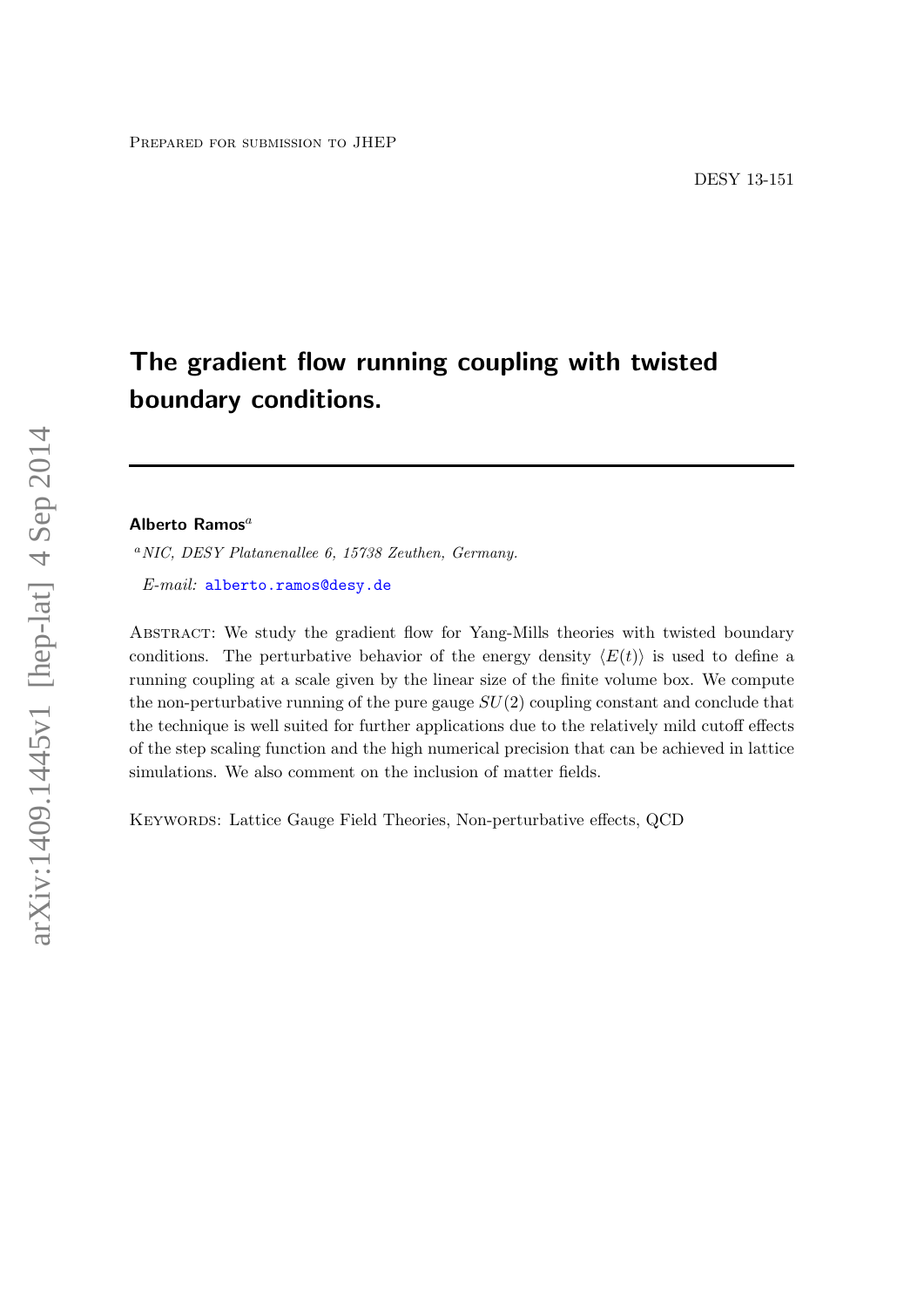# Contents

| $\mathbf 1$ |     | Introduction |                                                                         | $\mathbf{1}$            |
|-------------|-----|--------------|-------------------------------------------------------------------------|-------------------------|
| $\bf{2}$    |     |              | Twisted boundary conditions                                             | $\overline{\mathbf{4}}$ |
|             | 2.1 |              | Gauge fields                                                            | $\overline{4}$          |
|             | 2.2 |              | Matter fields                                                           | $\boldsymbol{6}$        |
| 3           |     |              | The gradient flow in a twisted box                                      | $\overline{7}$          |
|             | 3.1 |              | Perturbative behavior of the gradient flow in a twisted box: continuum  | 8                       |
|             |     | 3.1.1        | Generalities and gauge fixing                                           | 8                       |
|             |     | 3.1.2        | Flow field and energy density to leading order                          | 8                       |
|             | 3.2 |              | Perturbative behavior of the gradient flow in a twisted box: lattice    | 9                       |
|             |     | 3.2.1        | Generalities and gauge fixing                                           | 9                       |
|             |     | 3.2.2        | Flow field and energy density to leading order                          | 10                      |
|             |     | 3.2.3        | Some comments on different discretizations                              | 11                      |
|             | 3.3 | <b>Tests</b> |                                                                         | 13                      |
| 4           |     |              | Running coupling definition                                             | 13                      |
|             | 4.1 |              | Cutoff effects in the twisted running coupling                          | 15                      |
|             | 4.2 |              | Improved coupling definition                                            | 15                      |
| $\bf{5}$    |     |              | $SU(2)$ running coupling                                                | 16                      |
|             | 5.1 |              | Numerical computation of the step scaling function and running coupling | 17                      |
|             |     | 5.1.1        | Simulation details                                                      | 17                      |
|             |     | 5.1.2        | Data analysis                                                           | 18                      |
|             |     | 5.1.3        | Step scaling function                                                   | 18                      |
|             |     | 5.1.4        | Running coupling                                                        | 19                      |
| 6           |     | Conclusions  |                                                                         | 22                      |
|             |     |              | A Raw values of $g_{TGF}^2$                                             | 23                      |

# <span id="page-1-0"></span>1 Introduction

Non-abelian Yang-Mills theories play a central role in our understanding of high energy physics. Despite their apparent simplicity (they depend on one free parameter, the coupling constant), they have proven to produce very rich phenomena at the quantum level. The invariance under conformal transformations present in the classical theory is broken by quantum corrections and a typical scale of the interactions (usually characterized by the Λ-parameter) comes into play. The coupling constant becomes scale dependent and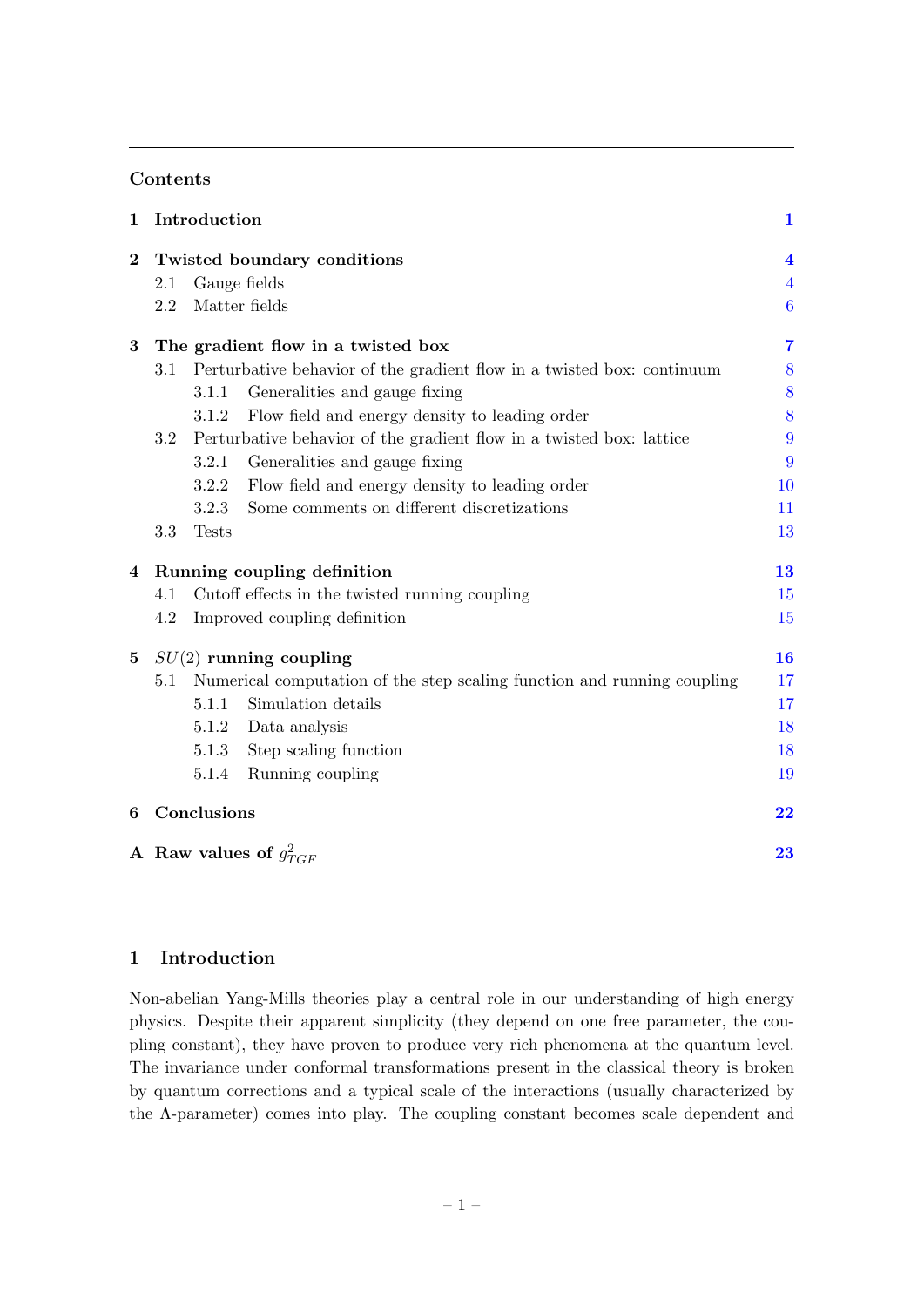asymptotic freedom  $\begin{bmatrix} 1, 2 \end{bmatrix}$  guarantees that at high energies its value is small. A perturbative analysis has proven to be very successful in making predictions in this regime, but at low energies the coupling becomes large and non-perturbative effects set in. Confinement characterizes the interaction in this regime and perturbation theory provides little information.

Finite volume renormalization schemes together with non-perturbative numerical simulations [\[3–](#page-23-3)[5\]](#page-23-4) play a major role in understanding how and when this transition from the perturbative to the non-perturbative regimes of YM theories happens. By identifying the linear size of a finite volume box with the renormalization scale a controlled and nonperturbative running of the coupling constant can be carried over from the very perturbative regime to the non-perturbative one.

There are many practical issues that have made the Schrödinger Functional  $[4]$  (SF) the preferred scheme to perform the previously mentioned program (see  $[6-9]$  $[6-9]$  for some applications). In the SF one imposes Dirichlet boundary conditions on the spatial components of the gauge fields at  $x_4 = 0, T$ , while they remain periodic in the spatial directions. By choosing appropriately the values of the fields at the time boundaries one can define a running coupling, usually denoted  $g_{\rm SF}^2$ , with many good properties from a practical point of view. It is easy to evaluate numerically and precise, especially in the perturbative regime.

Other schemes have been proposed: In the twisted Polyakov loop scheme (TPL) the gauge fields are embedded in a torus with twisted boundary conditions and the ratio of Poliakov loops between the twisted and periodic directions is used to define a running coupling [\[5\]](#page-23-4). This scheme has some good properties, related to the manifest invariance under translations. In particular  $\mathcal{O}(a)$  improvement in the pure gauge case is guaranteed, and therefore one expects smaller cutoff effects. On the other hand the observable used to define the coupling tends to be more noisy than the SF coupling.

When one wants to study QCD-like theories, or other models with fermions coupled to the gauge field, similar considerations apply. In the SF scheme [\[10,](#page-24-2) [11\]](#page-25-0) one can couple an arbitrary number of fermions in any representation to the gauge field. The coupling constant is defined in a similar way, and maintains its good properties. Fermions induce additional boundary counterterms that one needs to compute to have  $\mathcal{O}(a^2)$  scaling. Moreover the boundary conditions for the fermion fields typically break chiral symmetry, and therefore one also needs bulk improvement, although this last issue can be addressed by modifying the boundary conditions of the fermion fields [\[12\]](#page-25-1). On the other hand, the TPL scheme can not be used with an arbitrary number of fermions in the fundamental representation. The twisted boundary conditions put a constraint on the number of fermions that can be coupled to the gauge field. But when this scheme can be used, it guarantees a better scaling towards the continuum.  $\mathcal{O}(a)$  improvement is automatic, even with Wilson fermions, provided that one works with massless quarks [\[12,](#page-25-1) [13\]](#page-25-2). Nevertheless the observable used to define the coupling (a ratio of polyakov loops), tends to be more noisy than the SF coupling, especially in the non-perturbative domain.

Recently the nice properties of the gradient flow regarding the renormalization of composite operators have introduced new observables as candidates for a running coupling definition  $[14, 15]$  $[14, 15]$ . By introducing an extra parameter (the flow time t) one defines a one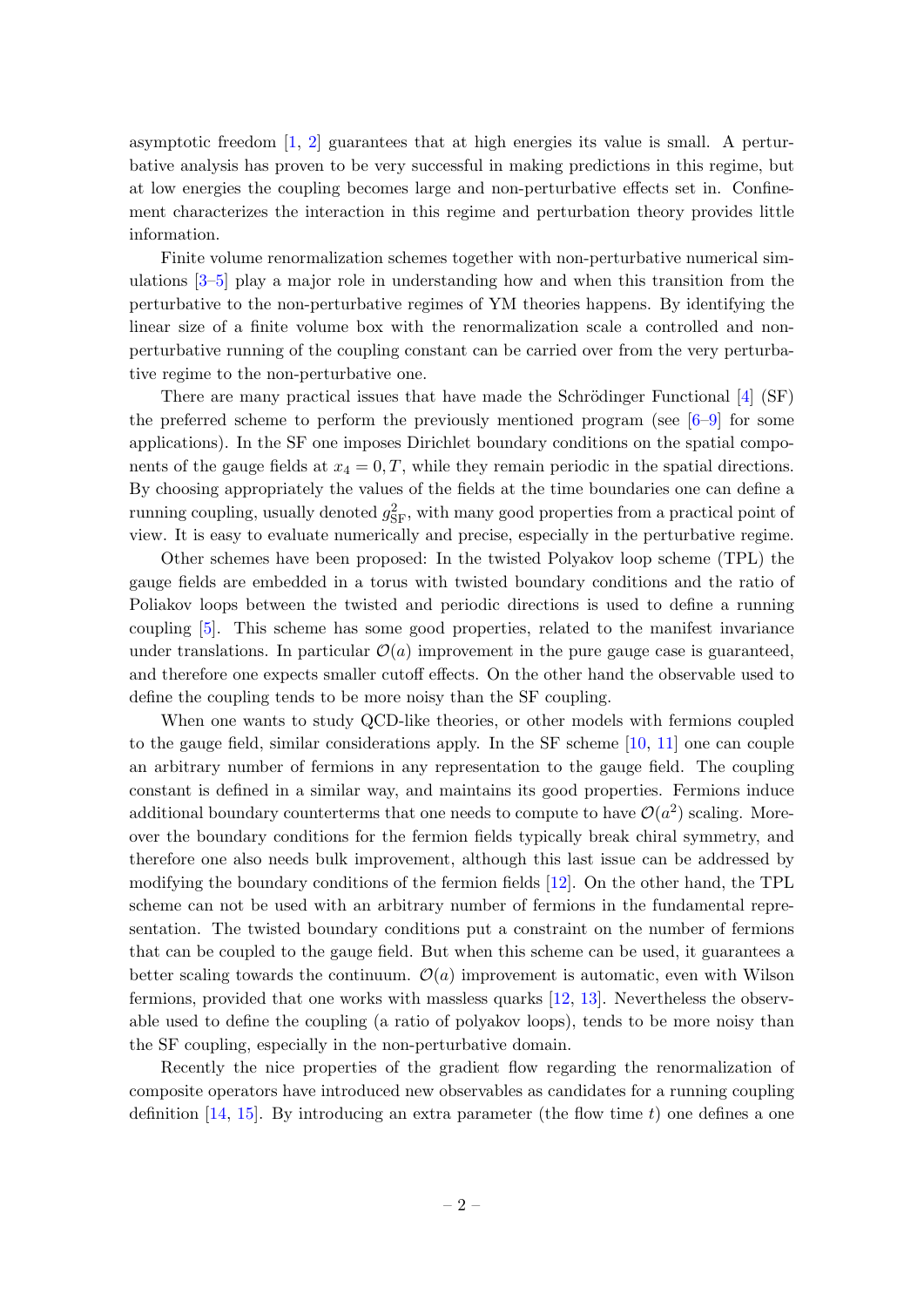parameter family of gauge fields. The evolution of the gauge field in flow time is given by a diffusion-like equation that drives the gauge field towards a classical solution of the YM equations, and therefore is a smoothing process. The key point is that the flow field does not require any renormalization at positive flow time  $(t > 0)$ , and correlation functions of the smooth field can be considered as observables for a running coupling definition.

In particular the energy density of the flow field

$$
\langle E(t) \rangle = \frac{1}{4} \langle G_{\mu\nu}(t) G_{\mu\nu}(t) \rangle, \qquad (1.1)
$$

where  $G_{\mu\nu}(t)$  is the field strength of the gauge field at flow time t, can be used to give a non-perturbative definition of the coupling at a scale  $\mu = 1/\sqrt{8t}$ . Moreover one can identify this renormalization scale with the linear size of the box and define a running coupling.

This idea was first applied to the case of a periodic box [\[16\]](#page-25-5). The dynamics of Yang-Mills theories in a periodic box contains contributions from zero momentum modes that are not Gaussian and therefore have to be treated exactly [\[17\]](#page-25-6) (see also the review [\[18\]](#page-25-7) and references therein). Making a long story short, this leads to a definition of the running coupling that is non-analytic in  $g_{\overline{\rm MS}}^2$ . The author wants to stress that there is nothing wrong with such a coupling definition, but often one wants to make contact with perturbation theory (i.e. when determining the  $\Lambda$  parameter). A non-analytic definition of the coupling may make contact with perturbation theory at a larger energy scale and looses many nice properties, like a universal 2-loop beta function. Moreover perturbative computations in this setup are usually more involved and difficult because one has to treat the zero mode (toron) contribution non perturbatively.

These difficulties can be avoided with a different choice of boundary conditions. For example in the SF, if the boundary values are chosen wisely, zero momentum modes become incompatible with the boundary conditions, and therefore these non Gaussian modes are absent of the dynamics. A definition of a running coupling using the gradient flow in this setup has been proposed in [\[19\]](#page-25-8). It leads to a coupling definition analytic in  $g_{\overline{\rm MS}}^2$  and with a universal two loop beta function.

The infamous problem of topology freezing that affects large volume simulations [\[20,](#page-25-9) [21\]](#page-25-10), has recently been shown to also affect step scaling studies [\[22,](#page-25-11) [23\]](#page-25-12). To overcome this problem it has been proposed [\[23\]](#page-25-12) to use a setup with mixed boundary conditions. Since in this scheme the fields satisfy open boundary conditions at  $x_0 = T$ , topological freezing is avoided [\[23,](#page-25-12) [24\]](#page-25-13). On the other hand the fields satisfy Dirichlet boundary conditions at  $x_0 = 0$ , and the absence of zero momentum modes and the analyticity of the observable used to define the coupling is guaranteed.

In this paper we propose another alternative based on using twisted boundary conditions for the gauge fields as in the TPL scheme. These twisted boundary conditions guarantee that the action has a unique minimum up to gauge transformations, and therefore zero momentum modes are not present in the dynamics. Moreover the formulation is manifestly translation invariant, since the scheme is defined in a torus, guaranteeing the absence of  $\mathcal{O}(a)$  effects, even when one works with massless Wilson fermions.

This paper is organized as follows. Section [2](#page-4-0) presents a small review of the twisted boundary conditions. Readers interested in more details are encouraged to look at the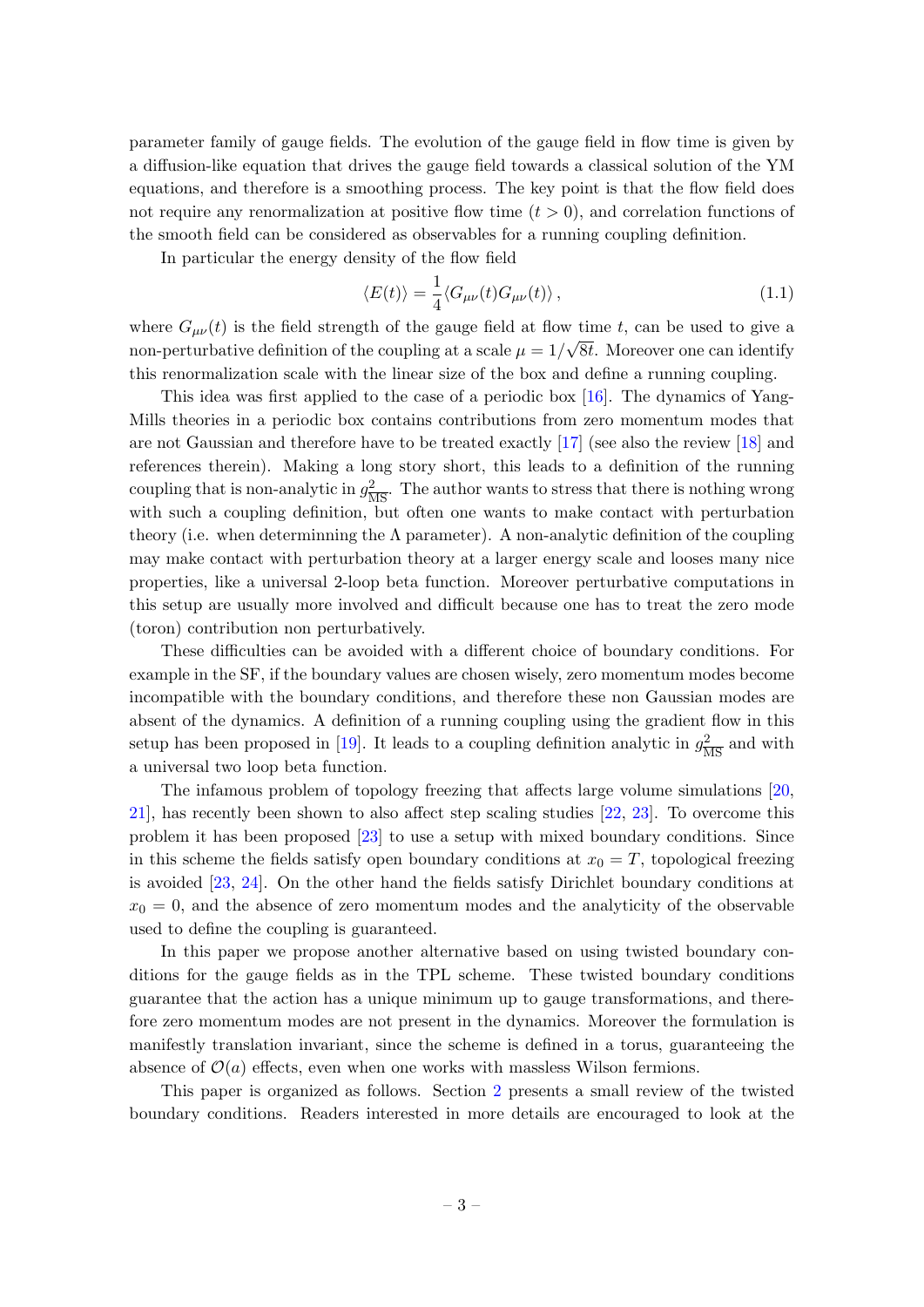review [\[25\]](#page-25-14) and the recent paper [\[26\]](#page-25-15). Section [3](#page-7-0) studies the perturbative behavior of the gradient flow with twisted boundary conditions. Again we encourage the reader to consult the original works [\[14,](#page-25-3) [15\]](#page-25-4) for a better understanding of the properties of the gradient flow. Section [4](#page-13-1) uses the previous results to define a non-perturbative coupling that runs with the size of the box. Finally in section [5](#page-16-0) we compute the running coupling for the case of an  $SU(2)$  pure gauge theory, and conclude that the modest size of cutoff effects and small variance of the observable when using Monte Carlo techniques to compute it, make it an interesting choice for further studies.

#### <span id="page-4-0"></span>2 Twisted boundary conditions

The twisted boundary conditions were first introduced by 't Hooft [\[27\]](#page-25-16) to characterize confinement. But for us, they will be used simply as a tool to study the renormalization of Yang-Mills theories. The main observation is that the requirement for physical quantities to be periodic can be accomplished by fields that change by a gauge transformation under translations over a period.

#### <span id="page-4-1"></span>2.1 Gauge fields

We will consider  $SU(N)$  gauge fields in a four dimensional torus of size  $L^4$ . The twisted boundary conditions are implemented by requiring the field to gauge-transform under the displacement of a period

$$
A_{\mu}(x+L\hat{\nu}) = \Omega_{\nu}(x)A_{\mu}(x)\Omega_{\nu}^{+}(x) + \Omega_{\nu}(x)\partial_{\mu}\Omega_{\nu}^{+}(x) , \qquad (2.1)
$$

where  $\Omega_{\mu}(x)$  are known as the twist matrices. The uniqueness of  $A_{\mu}(x+L\hat{\mu}+L\hat{\nu})$  requires that the twist matrices have to obey the relation

<span id="page-4-2"></span>
$$
\Omega_{\mu}(x+L\hat{\nu})\Omega_{\nu}(x) = e^{2\pi i n_{\mu\nu}/N}\Omega_{\nu}(x+L\hat{\mu})\Omega_{\mu}(x) , \qquad (2.2)
$$

where  $n_{\mu\nu}$  is an anti-symmetric tensor of integers modulo N called the twist tensor. It is easy to check that under a gauge transformation,  $\Lambda(x)$ , the twist matrices change according to

$$
\Omega_{\nu}(x) \longrightarrow \Omega_{\nu}'(x) = \Lambda(x + L\hat{\nu})\Omega_{\nu}(x)\Lambda^{+}(x) , \qquad (2.3)
$$

but the twist tensor  $n_{\mu\nu}$  remains unchanged. Therefore all the physics of the twisted boundary conditions is contained in the twist tensor, and the particular choice of twist matrices is irrelevant. One can restrict the gauge transformations to those that leave the twist matrices unchanged. It is easy to check that the necessary and sufficient condition for the gauge transformations is to obey the periodicity condition

<span id="page-4-3"></span>
$$
\Lambda(x+L\hat{\nu}) = \Omega_{\nu}(x)\Lambda(x)\Omega_{\nu}^{+}(x). \tag{2.4}
$$

The reader interested in knowing more about the twisted boundary conditions is invited to consult the review [\[25\]](#page-25-14). Here we will use a particular setup: we choose to twist only one plane (the  $x_1 - x_2$  plane) by choosing  $n_{12} = -n_{21} = 1$ , while the rest of the components of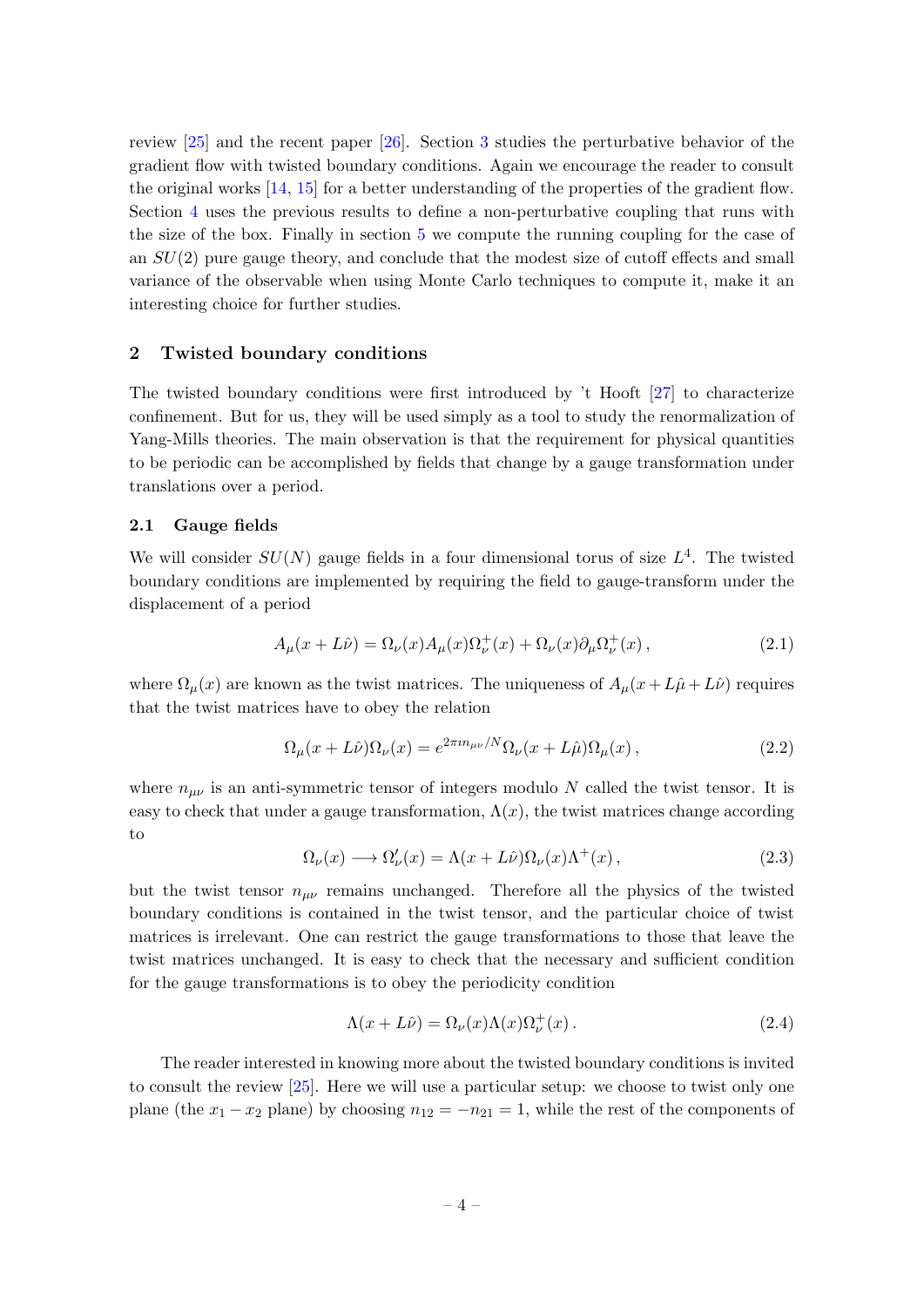the twist tensor will be zero. This means that our gauge connections will still be periodic in the  $x_3$  and  $x_4$  directions. As we will see, this choice guarantees that the action has a unique minimum (modulo gauge transformations), and therefore it turns out to be a convenient choice for perturbative studies. This is the reason why the very same choice has been made before to define the Twisted Polyakov Loop running coupling scheme [\[5\]](#page-23-4), or for other perturbative studies [\[28\]](#page-25-17). We will closely follow the notation and steps presented in [\[26\]](#page-25-15), a reference that the reader interested in more details should consult.

A convenient implementation of twisted boundary conditions consists in using spacetime independent twist matrices. In particular for the periodic directions we set the twist matrices to one

$$
\Omega_{1,2}(x) = \Omega_{1,2} \tag{2.5a}
$$

$$
\Omega_{3,4}(x) = 1. \tag{2.5b}
$$

We will use latin indexes  $(i, j, \dots = 1, 2)$  to run over the directions in the twisted plane, while greek indexes  $(\mu, \nu, \dots = 0, \dots, 3)$  will run over the four space time directions. The consistency relation Eq. [\(2.2\)](#page-4-2) implies the following condition for the twist matrices

$$
\Omega_1 \Omega_2 = e^{2\pi i/N} \Omega_2 \Omega_1. \tag{2.6}
$$

Notice that the boundary conditions for the gauge field with this choice of the twist matrices are

<span id="page-5-0"></span>
$$
A_{\mu}(x+L\hat{k}) = \Omega_k A_{\mu}(x)\Omega_k^+, \qquad (2.7)
$$

and  $A_{\mu} = 0$  is a valid connection. In fact we will show that it is the only connection compatible with the boundary conditions that does not depend on  $x$ , and therefore it is the unique minimum of the action modulo gauge transformations.

Eq. [\(2.7\)](#page-5-0) defines a generalization of the Dirac algebra. It can be shown [\[25\]](#page-25-14) that there is a unique solution for the matrices  $\Omega_i$  modulo similarity transformations. Introducing the color momentum,  $\tilde{p}_i = \frac{2\pi \tilde{n}_i}{NL}$  with  $n_i = 0, \ldots, N-1$  it is easy to check that the  $N^2$  matrices

<span id="page-5-1"></span>
$$
\Gamma(\tilde{p}) = \frac{i}{\sqrt{2N}} e^{i\alpha(\tilde{p})} \Omega_1^{-\tilde{n}_2} \Omega_2^{\tilde{n}_1}, \qquad (2.8)
$$

where  $\alpha(\tilde{p})$  are arbitrary phases, are linearly independent and obey the relation

$$
\Omega_i \Gamma(\tilde{p}) \Omega_i^+ = e^{iL\tilde{p}_i} \Gamma(\tilde{p}). \tag{2.9}
$$

Moreover all but  $\Gamma(\tilde{p} = 0)$  are traceless, and therefore they can be used as a basis of the Lie algebra of the gauge group. This means that any gauge connection can be expanded as

$$
A^a_\mu(x)T^a = \sum'_{\tilde{p}} \hat{A}_\mu(x,\tilde{p})e^{i\tilde{p}x}\Gamma(\tilde{p}).
$$
\n(2.10)

The prime over the sum means that the term  $\tilde{p}_i = 0$  is absent in the sum, as required for a  $SU(N)$  gauge group. Notice that the coefficients  $\hat{A}_{\mu}(x,\tilde{p})$  are functions (not matrices)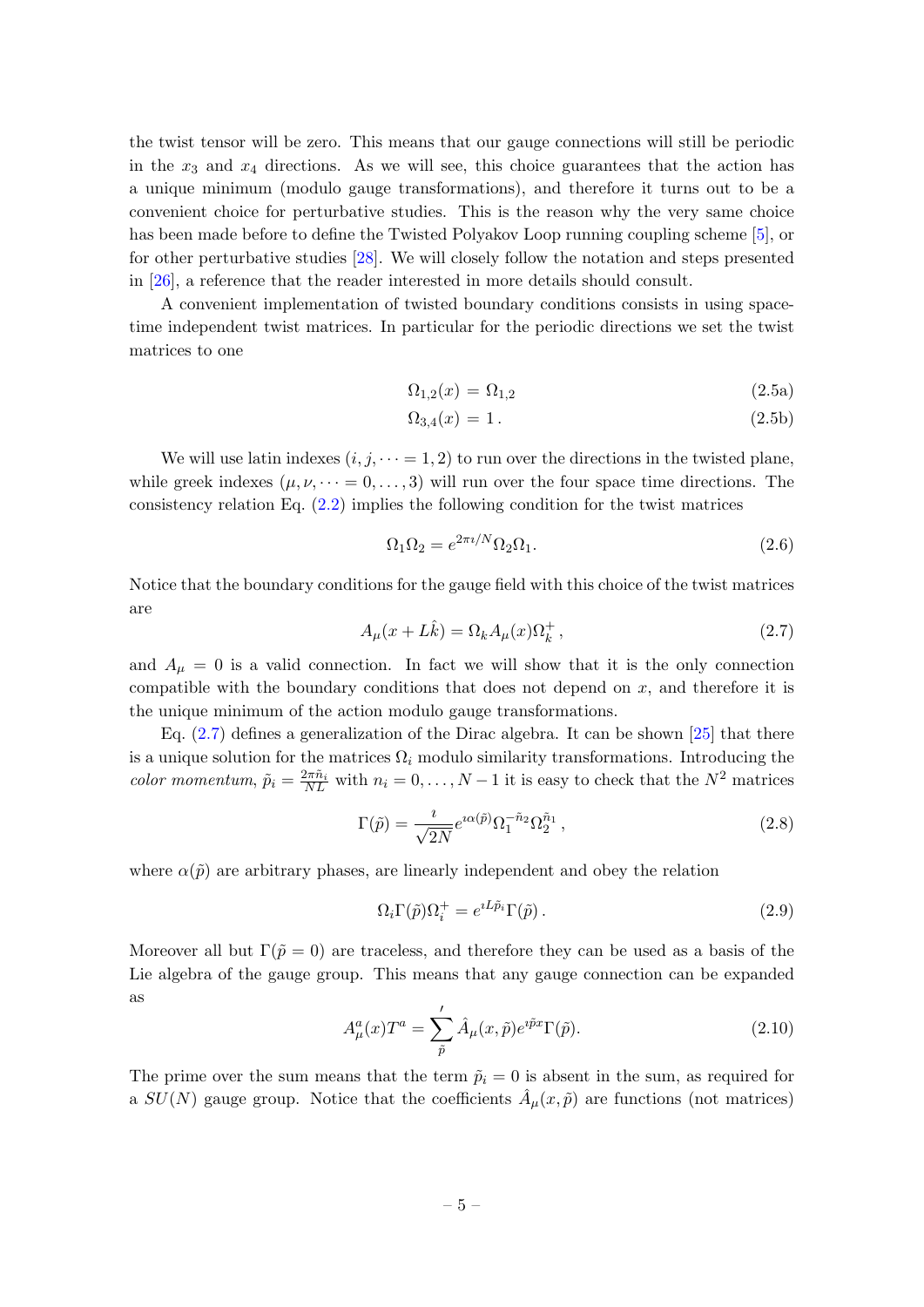periodic in x. Therefore one can do an usual Fourier expansion and obtain

$$
A_{\mu}^{a}(x)T^{a} = \frac{1}{L^{4}} \sum_{p,\tilde{p}}' \tilde{A}_{\mu}(p,\tilde{p})e^{i(p+\tilde{p})x}\Gamma(\tilde{p}),
$$
\n(2.11)

with the usual spatial momentum

$$
p_{\mu} = \frac{2\pi n_{\mu}}{L} \quad (n_{\mu} \in \mathbb{Z}). \tag{2.12}
$$

Finally we define the *total* momentum as the sum of the color and space momentum  $P_i = p_i + \tilde{p}_i, P_{3,4} = p_{3,4}.$  Noting that any  $P_\mu$  can be uniquely decomposed in the space momentum and color momentum degrees of freedom we can safely write  $\Gamma(P)$  instead of  $\Gamma(\tilde{p})$ . Our main conclusion is that any gauge connection compatible with our choice of boundary conditions can be written as

<span id="page-6-1"></span>
$$
A_{\mu}^{a}(x)T^{a} = \frac{1}{L^{4}}\sum_{P}^{\prime}\tilde{A}_{\mu}(P)e^{iPx}\Gamma(P).
$$
 (2.13)

In particular the only connection that does not depend on x is given by  $\tilde{A}_{\mu}(P) = 0$ . In general the matrices  $\Gamma(P)$  are not anti-hermitian, but one can choose the phases  $\alpha(P)$  of equation [\(2.8\)](#page-5-1) so that this condition is enforced

$$
\alpha(P) = \frac{\theta}{2} P_1 P_2 \qquad \left(\theta = \frac{NL^2}{2\pi}\right). \tag{2.14}
$$

In this case, the Fourier coefficients  $\tilde{A}_{\mu}(P)$  satisfy the usual relation

$$
\tilde{A}_{\mu}(P)^{*} = \tilde{A}_{\mu}(-P),\tag{2.15}
$$

and the  $\Gamma$  matrices are normalized according to

$$
\operatorname{Tr}\left\{\Gamma(P)\Gamma(-P)\right\} = -\frac{1}{2} \,. \tag{2.16}
$$

We finally note that a simlar expansion is possible on the lattice, with the only difference that the space momentum will be restricted to the Brillouin zone.

#### <span id="page-6-0"></span>2.2 Matter fields

The inclusion of matter fields interacting with gauge fields with twisted boundary conditions is not completely straightforward. To understand why it is better first to consider how to include fermion fields in the fundamental representation. Since the twist matrices tell us how fields change under translations, one naively expects

$$
\psi(x + L\hat{i}) = \Omega_i \psi(x) , \qquad (2.17)
$$

but one can easily see that this choice is not consistent, since the value of the field  $\psi(x +$  $L\hat{i} + L\hat{j}$  depends on the order in which we perform the translations due to the noncommutativity of the twist matrices. This difficulty can be avoided by introducing more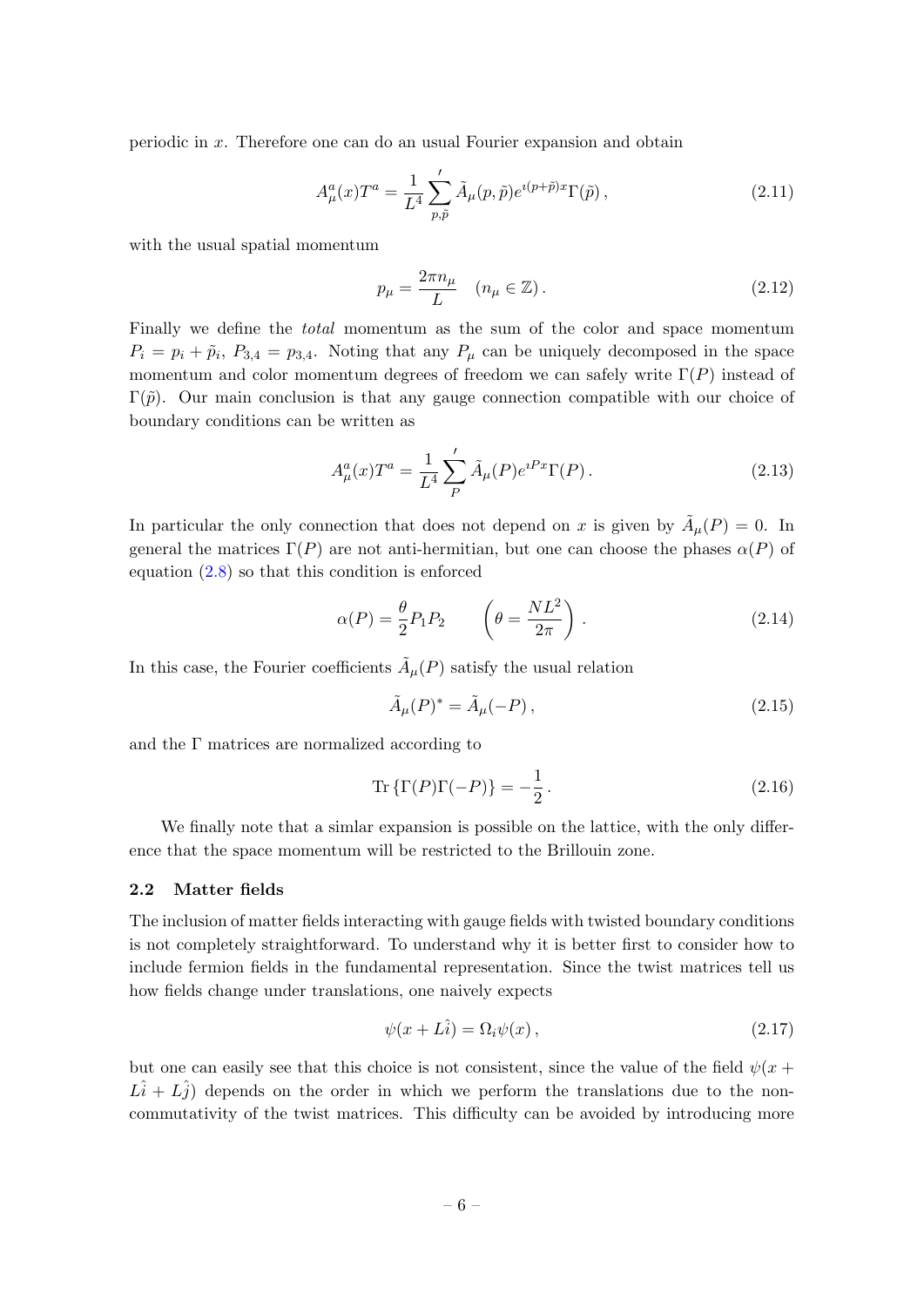fermions, or what usually is called a "smell" degree of freedom [\[29\]](#page-25-18). If  $\alpha, \beta = 1, \ldots, N_s$ are indices that run over the  $N_s$  smells of fermions, and  $a, b = 1, \ldots, N$  run over the color degrees of freedom, the boundary conditions of the fermions read

$$
\psi_{\alpha}^{a}(x+L\hat{i}) = e^{i\theta_{i}}(\Omega_{i})_{ab}(\Omega_{i}^{*})_{\alpha\beta}\psi_{\beta}^{b}(x).
$$
\n(2.18)

This means that a fermion smell becomes a linear combination of the gauge transformed fermion smells under a translation.  $\theta_i$  are in principle arbitrary, but introduced for convenience to remove the zero-momentum modes of the Dirac operator. These phases have to be chosen such that they are not elements of the gauge group (i.e.  $e^{i\theta} \notin SU(N)$ ). This choice of boundary conditions for the fermion fields is consistent, but they require the number of smells to be equal to the number of colors. One can easily extend the construction to the case when the ratio  $N_s/N$  is an integer, but in general one can not have an arbitrary number of fermions in the fundamental representation.

On the other hand fermions in the adjoint representation transform in the same way as the gauge fields, and therefore any number of fermions would be compatible with the twisted boundary conditions.

Regardless of the representation but assuming that the matter fields are compatible with the twisted boundary conditions,  $\mathcal{O}(a)$  improvement for massless Wilson quarks is automatically satisfied since fields live on a torus, and the boundary conditions do not break chiral symmetry (see [\[12,](#page-25-1) [13\]](#page-25-2)).

#### <span id="page-7-0"></span>3 The gradient flow in a twisted box

The gradient flow has recently proved to be an interesting tool to study several aspects of YM theories  $[14, 15, 30-32]$  $[14, 15, 30-32]$  $[14, 15, 30-32]$  $[14, 15, 30-32]$ . By introducing an extra coordinate t, called flow time (not to be confused with Euclidean time  $x_0$ , gauge fields are smoothed along the flow according to the equation

<span id="page-7-1"></span>
$$
\frac{\mathrm{d}B_{\mu}(x,t)}{\mathrm{d}t} = D_{\nu}G_{\nu\mu} \tag{3.1a}
$$

$$
B(x,0) = A_{\mu}(x) \tag{3.1b}
$$

where  $D_{\mu} = \partial_{\mu} + B_{\mu}$  is the covariant derivative and  $G_{\mu\nu} = \partial_{\mu}B_{\nu} - \partial_{\nu}B_{\mu} + [B_{\mu}, B_{\nu}]$  is the field strength tensor. The main reason why renormalization problems are highly simplified with the use of the gradient flow is that correlations functions made of the flow field  $B_{\mu}(x, t)$ do not need renormalization at positive flow time [\[15\]](#page-25-4). In particular the energy density

$$
\langle E(t) \rangle = -\frac{1}{2} \langle \text{Tr} \{ G_{\mu\nu}(x, t) G_{\mu\nu}(x, t) \} \rangle \tag{3.2}
$$

is a renormalized quantity at a scale  $\mu = 1/$  $8t$  and can be used (at  $t > 0$ ) to define a renormalized coupling  $[14]$ . Moreover one can use a finite box to define a finite volume renormalization scheme by running the renormalization scale with the linear size of a finite volume box [\[16,](#page-25-5) [19,](#page-25-8) [23\]](#page-25-12)

$$
\mu = \frac{1}{\sqrt{8t}} = \frac{1}{cL} \,. \tag{3.3}
$$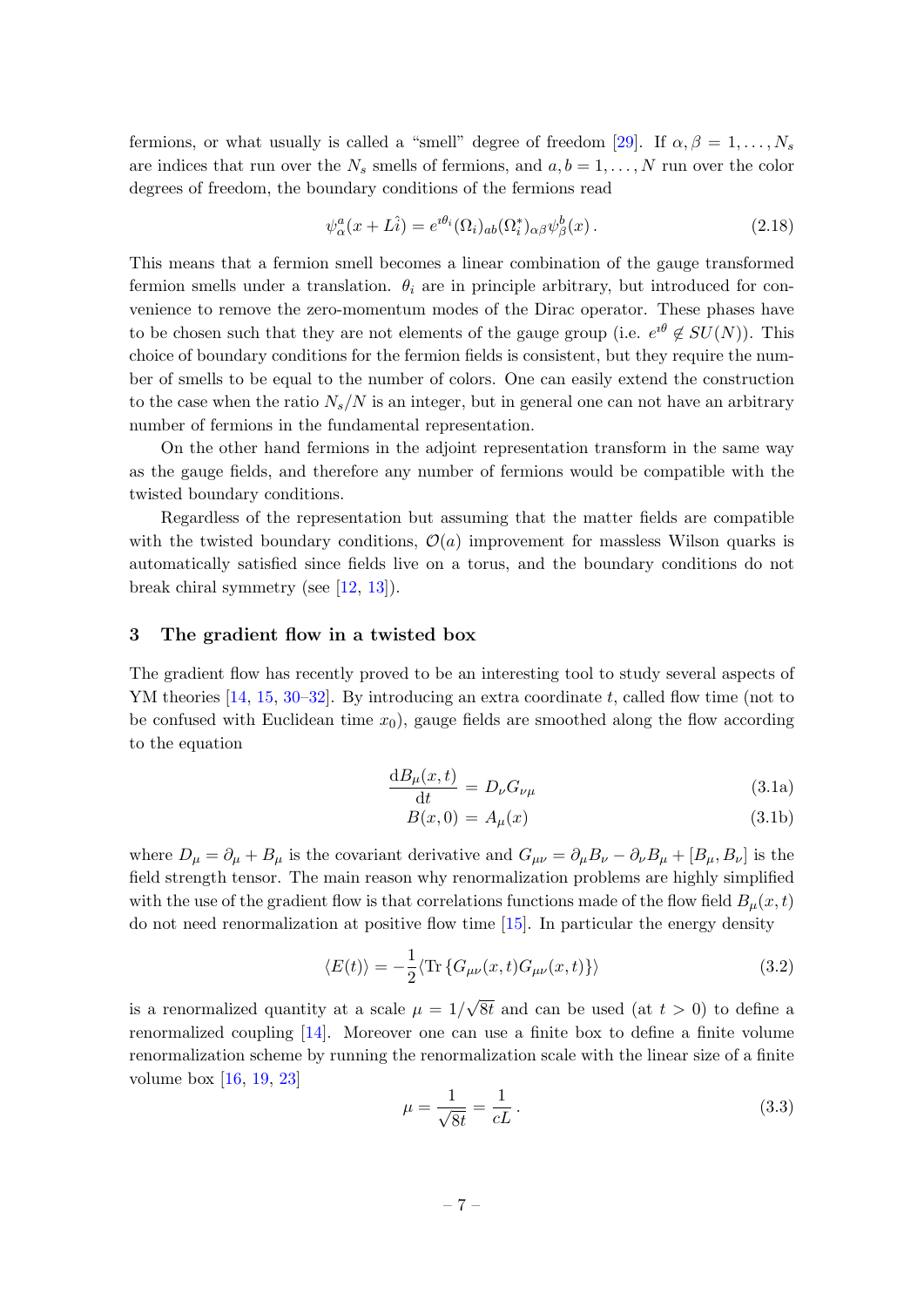The constant c parametrizes the ratio between the renormalization scale and the linear size of the box L, and is part of the definition of the renormalization scheme.

Being a finite volume renormalization scheme, the boundary conditions are relevant. The idea has been applied in a four dimensional torus with periodic boundary conditions  $[16]$ , with Schrödinger functional boundary conditions  $[19]$ , and also with mixed boundary conditions [\[23\]](#page-25-12). In this work we will give a definition of a running coupling in a four dimensional torus with twisted boundary conditions, but first we need to study the perturbative behavior of  $\langle E(t) \rangle$  in a twisted box.

#### <span id="page-8-0"></span>3.1 Perturbative behavior of the gradient flow in a twisted box: continuum

#### <span id="page-8-1"></span>3.1.1 Generalities and gauge fixing

We are interested in the perturbative expression for  $\langle E(t) \rangle$ , and in order to avoid some difficulties in the definition of propagators, it turns out to be convenient to fix the gauge of the flow field  $B_{\mu}(x,t)$ . This can be achieved by studying the modified flow equation

$$
\frac{\mathrm{d}B_{\mu}^{(\alpha)}(x,t)}{\mathrm{d}t} = D_{\nu}^{(\alpha)}G_{\nu\mu}^{(\alpha)}(x,t) + \alpha D_{\mu}^{(\alpha)}\partial_{\nu}B_{\nu}^{(\alpha)}(x,t). \tag{3.4}
$$

The superscript  $(\alpha)$  recalls that covariant derivatives and field strength are made of the modified flow field  $B_{\mu}^{(\alpha)}(x,t)$ , solution of the previous equation. A solution of this modified flow equation  $B_{\mu}^{(\alpha)}(x,t)$  can be transformed in a solution of the original flow equation [\(3.1b\)](#page-7-1) by a time dependent gauge transformation [\[15\]](#page-25-4)

$$
B_{\mu} = \Lambda B_{\mu}^{(\alpha)} \Lambda^{-1} + \Lambda \partial_{\mu} \Lambda^{-1}, \qquad (3.5)
$$

where

$$
\frac{\mathrm{d}\Lambda}{\mathrm{d}t} = \alpha \Lambda \partial_{\mu} B_{\mu}; \quad \Lambda|_{t=0} = 1. \tag{3.6}
$$

Therefore gauge invariant quantities are independent of  $\alpha$ . Note that the previously defined gauge transformation  $\Lambda(x)$  belongs to the restricted set of gauge transformations that leave the twist matrices invariant (see equation  $(2.4)$ ), and the boundary conditions of  $B_{\mu}^{(\alpha)}$  are also independent of  $\alpha$ .

#### <span id="page-8-2"></span>3.1.2 Flow field and energy density to leading order

The particular choice  $\alpha = 1$  simplify the computations, and we will use it for the rest of this section. The modified flow equation reads in this case

<span id="page-8-3"></span>
$$
\frac{\mathrm{d}B_{\mu}}{\mathrm{d}t} = D_{\nu}G_{\nu\mu} + D_{\mu}\partial_{\nu}B_{\nu}.
$$
\n(3.7)

In perturbation theory one re-scales the gauge potential with the bare coupling  $A_{\mu} \to g_0 A_{\mu}$ , and the flow field has an asymptotic expansion in the bare coupling

<span id="page-8-4"></span>
$$
B_{\mu}(x,t) = \sum_{n=1}^{\infty} B_{\mu,n}(x,t)g_0^n.
$$
 (3.8)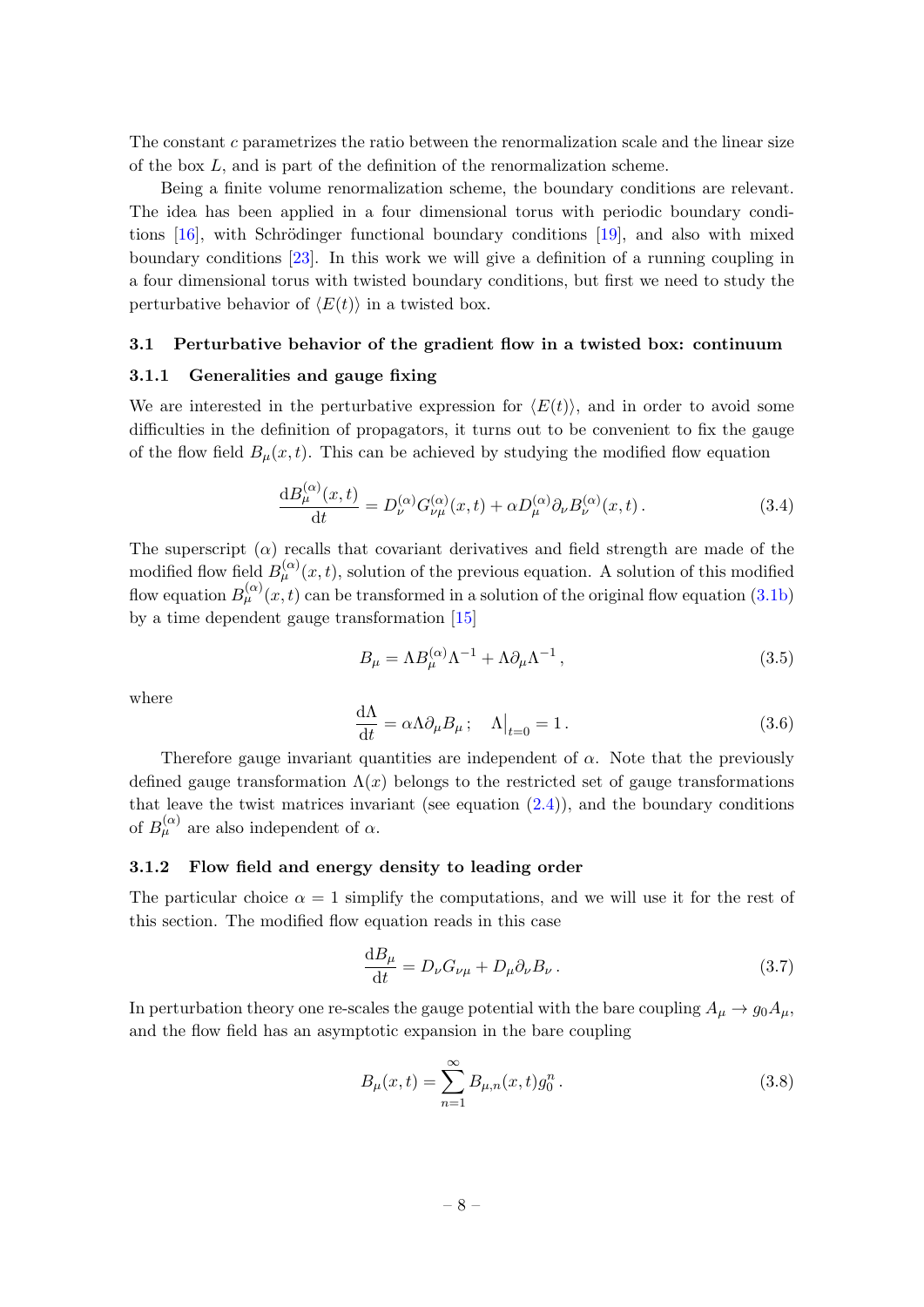To leading order our flow equation  $(3.7)$  is just the heat equation

$$
\frac{\mathrm{d}B_{\mu,1}(x,t)}{\mathrm{d}t} = \partial_{\nu}^{2} B_{\mu,1}(x,t) \tag{3.9}
$$

<span id="page-9-2"></span>
$$
B_{\mu,1}(x,0) = A_{\mu}(x), \qquad (3.10)
$$

expanding  $B_{\mu,1}(x,t)$  in our preferred basis [\(2.13\)](#page-6-1) one can easily solve [\(3.9\)](#page-9-2) and obtain

$$
B_{\mu,1}(x,t) = \frac{1}{L^4} \sum_{P}^{\prime} e^{-P^2 t} \tilde{A}_{\mu}(P) e^{iPx} \Gamma(P).
$$
 (3.11)

Finally our observable of interest also has an expansion in powers of  $g_0$ 

$$
\langle E(t) \rangle = -\frac{1}{2} \langle \text{Tr}\{G_{\mu\nu}(x,t)G_{\mu\nu}(x,t)\} \rangle = \mathcal{E}(t) + \mathcal{O}(g_0^4). \tag{3.12}
$$

One can easily obtain

 $\alpha$ 

$$
\mathcal{E}(t) = \frac{g_0^2}{2} \langle \partial_\mu B_{\nu,1} \partial_\mu B_{\nu,1} - \partial_\mu B_{\nu,1} \partial_\nu B_{\mu,1} \rangle
$$
\n
$$
= \frac{-g_0}{2L^8} \sum_{P,Q}^{\prime} e^{-(P^2 + Q^2)t} e^{i(P+Q)x} \left( P_\alpha Q_\alpha \delta_{\mu\nu} - P_\mu Q_\nu \right) \langle \tilde{A}_\mu(P) \tilde{A}_\nu(Q) \rangle \text{Tr}(\hat{\Gamma}(P) \hat{\Gamma}(Q)).
$$
\n(3.13)

Finally using the expression for the gluon propagator

$$
\langle \tilde{A}_{\mu}(P)\tilde{A}_{\nu}(Q)\rangle = L^4 \delta_{P_{\alpha}, -Q_{\alpha}} \frac{1}{P^2} \left[ \delta_{\mu\nu} - (1 - \lambda^{-1}) \frac{P_{\mu} P_{\nu}}{P^2} \right] \frac{1}{\text{Tr}(\Gamma(-P)\Gamma(P))} + \mathcal{O}(g_0^2) \tag{3.14}
$$

one gets

<span id="page-9-3"></span>
$$
\mathcal{E}(t) = \frac{3g_0^2}{2L^4} \sum_P' e^{-2P^2t}.
$$
\n(3.15)

#### <span id="page-9-0"></span>3.2 Perturbative behavior of the gradient flow in a twisted box: lattice

When defining the gradient flow in the lattice one has to make several choices. These basically correspond to the particular discretizations of the action whose gradient is used to define the flow, as well as the discretization of the energy density and the choice of action that one simulates (i.e. Wilson/improved actions).

First we will analyze the popular case where the Wilson action is simulated, and one uses the same action to define the flow (in this case is called the Wilson flow). The clover definition of the observable has been a typical choice  $[14]$  for a discretization of the energy density. Later we will comment on the general case.

#### <span id="page-9-1"></span>3.2.1 Generalities and gauge fixing

On the lattice the gradient flow is substituted by a discretized version. There are several possibilities: one can use the Wilson action

$$
S_w(V) = \frac{1}{g_0^2} \sum_{\mathbf{p}} \text{Re}\{\text{Tr}(1 - U_{\mathbf{p}})\}\tag{3.16}
$$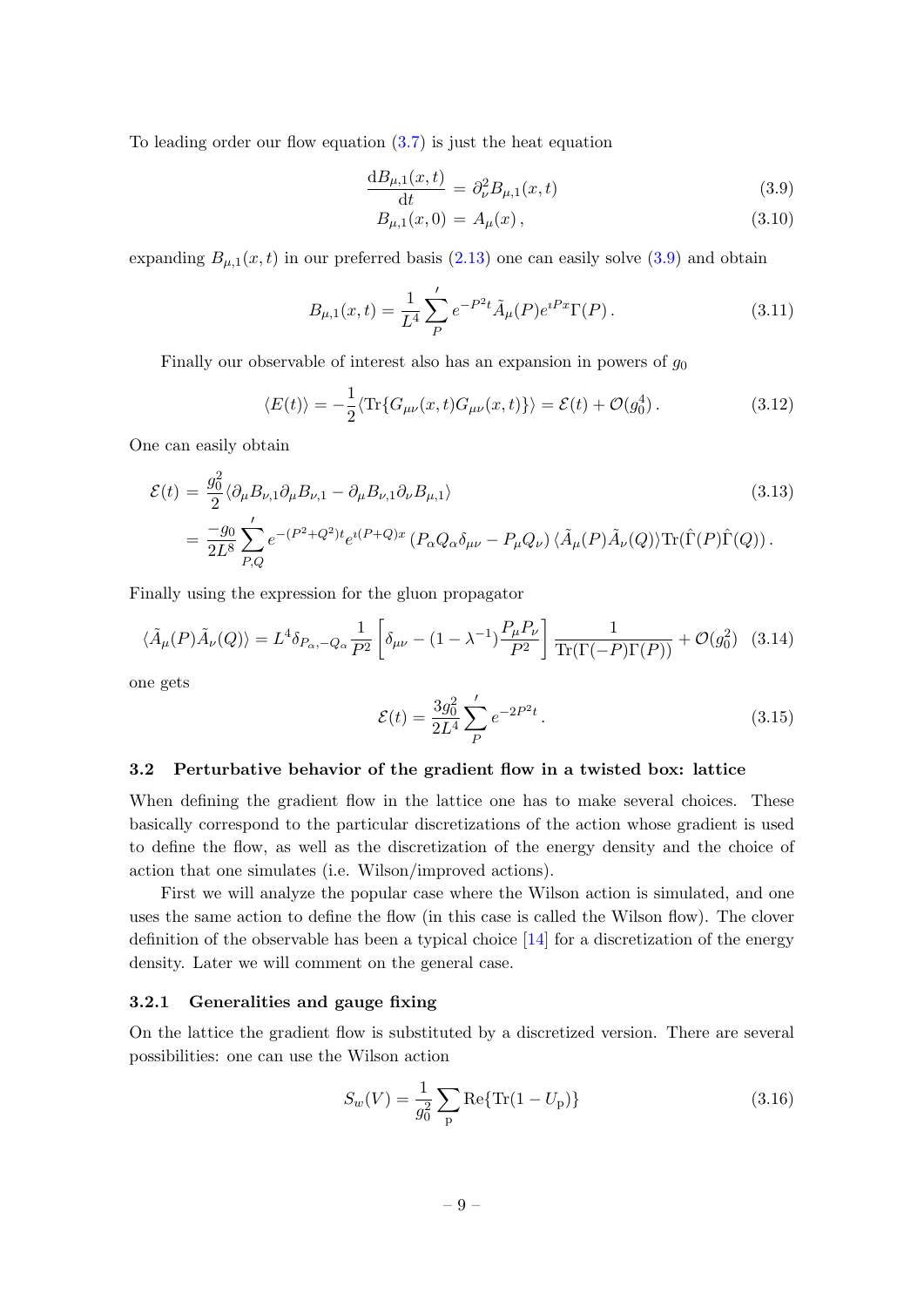where the sum runs over the oriented plaquettes, and define the flow equation by equating the time derivative of the links with the gradient of the Wilson action

$$
a^2 \partial_t V_\mu(x,t) = -g_0^2 \{ T^a \partial_{x,\mu}^a S_w(V) \} V_\mu(x,t) \,, \qquad V_\mu(x,0) = U_\mu(x) \,. \tag{3.17}
$$

In this case the gradient flow is usually referred as the Wilson flow. Some explanations of our notation are in order. If  $f(U_\mu(x))$  is an arbitrary function of the link variable  $U_\mu(x)$ , the components of its Lie-algebra valued derivative  $\partial_{x,\mu}^a$  are defined as

$$
\partial_{x,\mu}^a f(U_\mu(x)) = \left. \frac{\mathrm{d} f(e^{\epsilon T^a} U_\mu(x))}{\mathrm{d} \epsilon} \right|_{\epsilon=0} \,. \tag{3.18}
$$

In perturbation theory one is interested in a neighborhood of the classical vacuum configuration. In this neighborhood the lattice fields  $U_{\mu}(x)$  and  $V_{\mu}(x,t)$  are parametrized as follows:

$$
U_{\mu}(x) = \exp\{ag_0 A_{\mu}(x)\}, \qquad V_{\mu}(x,t) = \exp\{ag_0 B_{\mu}(x,t)\}.
$$
 (3.19)

Again it is convenient to study a modified flow equation where the gauge degrees of freedom are damped. We will consider

$$
a^2 \partial_t V_\mu^\Lambda(x,t) = g_0^2 \left\{ -\left[T^a \partial_{x,\mu}^a S_w(V^\Lambda)\right] + a^2 \hat{D}_\mu^\Lambda \left[\Lambda^{-1}(x,t)\dot{\Lambda}(x,t)\right] \right\} V_\mu^\Lambda(x,t) \,, \tag{3.20}
$$

with  $V_\mu^\Lambda(x,0) = U_\mu(x)$  and the forward lattice covariant derivative  $\hat{D}_\mu^\Lambda$  acting on Lie-algebra valued functions according to

$$
\hat{D}_{\mu}f(x) = \frac{1}{a} \left[ V_{\mu}(x, t) f(x + \hat{\mu}) V_{\mu}^{-1}(x, t) - f(x) \right]. \tag{3.21}
$$

Solutions of the modified and original flow equations are related by a gauge transformation

$$
V_{\mu}(x,t) = \Lambda(x,t)V_{\mu}^{\Lambda}(x,t)\Lambda^{-1}(x+\hat{\mu},t).
$$
 (3.22)

The most natural choice for  $\Lambda(x, t)$  is the same functional used for gauge fixing

$$
\Lambda^{-1} \frac{d\Lambda}{dt} = \alpha \hat{\partial}_{\mu}^* B_{\mu}(x, t), \qquad \Lambda \big|_{t=0} = 1. \tag{3.23}
$$

where  $\hat{\partial}, \hat{\partial}^*$  denote the forward/backward finite differences. We again note that the boundary conditions of  $V^{\Lambda}_{\mu}(x,t)$  are independent of  $\alpha$ , since  $\Lambda(x,t)$  belongs to the restricted class of gauge transformations that leave the twist matrices unchanged.

#### <span id="page-10-0"></span>3.2.2 Flow field and energy density to leading order

Again the choice  $\alpha = 1$  turns out to be convenient and we will stick to it from now on.

The modified flow equation reads

$$
a^{2}\partial_{t}V_{\mu}(x,t) = g_{0}^{2} \left\{ -[T^{a}\partial_{x,\mu}^{a}S_{w}(V)] + a^{2}\hat{D}_{\mu}(\hat{\partial}_{\nu}^{*}B_{\nu}) \right\} V_{\mu}(x,t), \qquad V_{\mu}(x,0) = U_{\mu}(x). \tag{3.24}
$$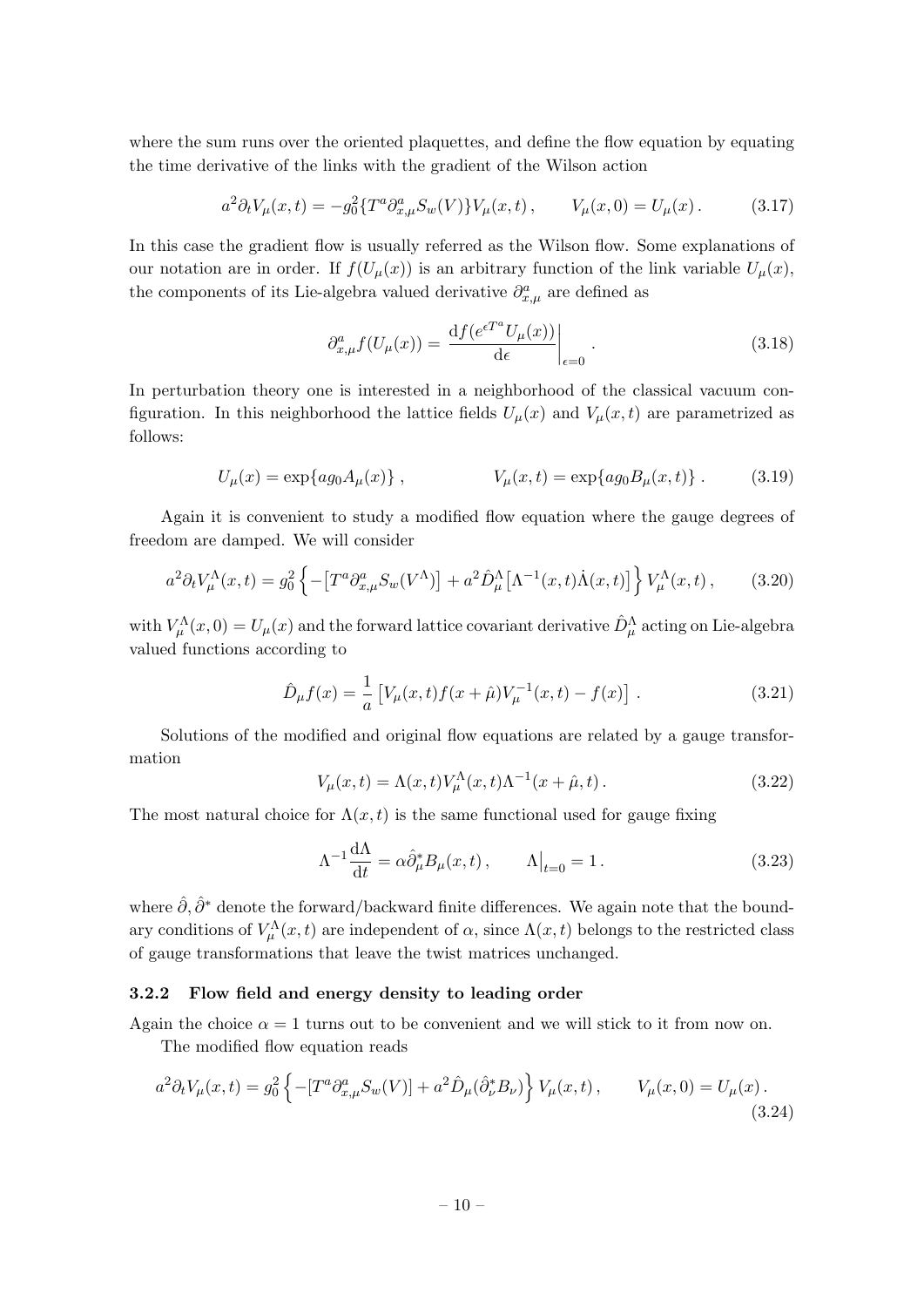The flow field can be expanded in powers of  $g_0$  (equation  $(3.8)$ ) and to first order in  $g_0$  we have

$$
\partial_t B_{\mu,1}(x,t) = \hat{\partial}_\nu \hat{\partial}_\nu^* B_{\mu,1}(x,t). \tag{3.25}
$$

Expanding the flow field in our favorite Lie-algebra basis (equation  $(2.13)$ ) one can write the solution to the previous equation

$$
B_{\mu,1}(x,t) = \frac{1}{L^4} \sum_{P}^{\prime} e^{-\hat{P}^2 t} \tilde{A}_{\mu}(P) e^{iPx} \Gamma(P) , \qquad (3.26)
$$

where

$$
\hat{P}_{\mu} = \frac{2}{a} \sin \left( a \frac{P_{\mu}}{2} \right) \tag{3.27}
$$

is the usual lattice momentum.

We can choose among different discretizations for the energy density. The most popular one consists in using the clover definition for  $G_{\mu\nu}(x,t)$  [\[14\]](#page-25-3). To leading order we have

$$
\hat{G}_{\mu\nu}(x,t) = \frac{g_0}{2} \,\mathring{\partial}_{\mu} \left[ B_{\nu,1}(x,t) + B_{\nu,1}(x-\hat{\nu},t) \right] \n- \frac{g_0}{2} \,\mathring{\partial}_{\nu} \left[ B_{\mu,1}(x,t) + B_{\mu,1}(x-\hat{\mu},t) \right] + \mathcal{O}(g_0^2) \,,
$$
\n(3.28)

where  $\mathring{\partial}_{\mu} = \frac{1}{2}$  $\frac{1}{2}(\hat{\partial}_{\mu} + \hat{\partial}_{\mu}^*)$  is the symmetric finite difference. The energy density computed with the clover definition for the field strength tensor reads

$$
\langle E^{\text{cl}}(t) \rangle = -\frac{1}{2} \langle \text{Tr} \{ \hat{G}_{\mu\nu} \hat{G}_{\mu\nu} \} \rangle = \mathcal{E}^{\text{cl}}(t, a/L) + \mathcal{O}(g_0^2)
$$
(3.29)

Using the definitions

$$
\mathring{P}_{\mu} = \frac{1}{a} \sin \left( a P_{\mu} \right) , \qquad (3.30a)
$$

$$
C_{\mu} = \cos\left(a\frac{P_{\mu}}{2}\right),\tag{3.30b}
$$

and the lattice gluon propagator, one can easily obtain

<span id="page-11-2"></span>
$$
\hat{\mathcal{E}}^{\text{cl}}(t, a/L) = \frac{g_0^2}{2L^4} \sum_P' e^{-2\hat{P}^2 t} \frac{\hat{P}^2 C^2 - (\mathring{P}_\mu C_\mu)^2}{\hat{P}^2}.
$$
\n(3.31)

#### <span id="page-11-0"></span>3.2.3 Some comments on different discretizations<sup>[1](#page-11-1)</sup>

In general the lattice computation of the leading order behavior of the energy density involves several choices of discretization: the action that one simulates (labelled (a)), the action whose gradient defines the flow evolution (labelled (f)), and finally the discretization

<span id="page-11-1"></span><sup>&</sup>lt;sup>1</sup>The author wants to thank S. Sint for his help in understanding the points discussed in this section.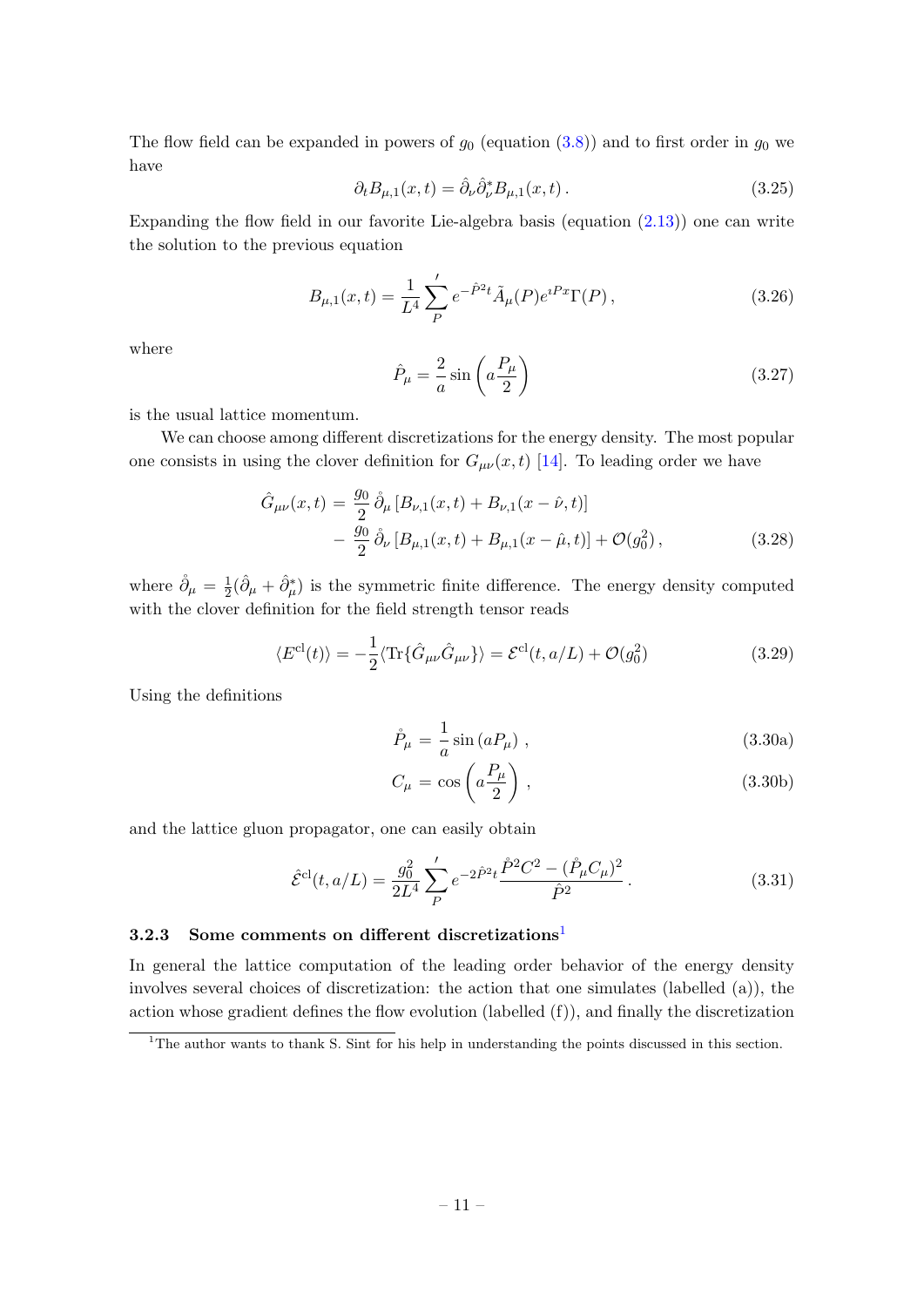used to compute the observable (labelled  $(O)$ ). To leading order, these three choices can be expressed as choice of "actions"

$$
S_a[\tilde{A}_\mu] = \frac{1}{4L^4} \sum_P' \tilde{A}_\mu(-P) K_{\mu\nu}^{(a)}(P) \tilde{A}_\nu(P) + \mathcal{O}(g_0^2) ,\qquad (3.32a)
$$

$$
S_f[\tilde{A}_\mu] = \frac{1}{4L^4} \sum_{P}^{\prime} \tilde{A}_\mu(-P) K_{\mu\nu}^{(f)}(P) \tilde{A}_\nu(P) + \mathcal{O}(g_0^2), \qquad (3.32b)
$$

$$
S_O[\tilde{A}_{\mu}] = \frac{1}{4L^4} \sum_{P}^{\prime} \tilde{A}_{\mu}(-P) K_{\mu\nu}^{(O)}(P) \tilde{A}_{\nu}(P) + \mathcal{O}(g_0^2).
$$
 (3.32c)

The matrices  $K^{(a)}$  and  $K^{(f)}$  may (and should) contain a gauge fixing part, but not the one corresponding to the observable  $K^{(O)}$ . In this way final results will be independent of the choices of gauge. The inverse of the  $K_{\mu\nu}^{(a)}$  defines the lattice gluon propagator

$$
\langle A_{\mu}(-P)A_{\nu}(P)\rangle = D_{\mu\nu}(P)\,,\tag{3.33}
$$

$$
K_{\mu\alpha}^{(a)}(P)D_{\alpha\nu}(P) = \delta_{\mu\nu}.
$$
\n(3.34)

Using this notation it is trivial to obtain the form of the flow field to leading order

$$
\tilde{B}_{\mu,1}(P) = \left(\exp\{-tK^{(f)}(P)\}\right)_{\mu\nu} \tilde{A}_{\nu}(P) = H_{\mu\nu}(t,P)\tilde{A}_{\nu}(P),\tag{3.35}
$$

and noting that the reality of the action requires that  $H^+(t, P) = H(t, -P)$ , we can write the expression of the energy density to leading order as

$$
\mathcal{E}(t, a/L) = g_0^2 \langle S_O[\tilde{B}_{\mu,1}] \rangle \tag{3.36}
$$

$$
= \frac{g_0^2}{2L^4} \sum_P' \text{Tr}\{H^+(t, P)K^{(O)}(P)H(t, P)D(P)\}.
$$
 (3.37)

This formula allows an easy evaluation of the energy density, to leading order in perturbation theory, for any choice of discretizations. One general point that one can make is that if one uses the Wilson flow the matrix  $H(t, P)$  can be chosen to be proportional to the identity (by an appropriate gauge choice), and therefore commutes with any other matrix. Moreover if the action that one simulates is the same as the one that we use to compute the observable, the product of matrices  $DK^O$  together with the trace simply result in a factor 3, and therefore one obtains

$$
\mathcal{E}(t, a/L) = \frac{3g_0^2}{2L^4} \sum_P' e^{-2t\hat{P}^2}.
$$
\n(3.38)

This means that without changing the flow, improving the action and the observable leads to exactly the same cutoff effects than if one does not improve anything (to leading order).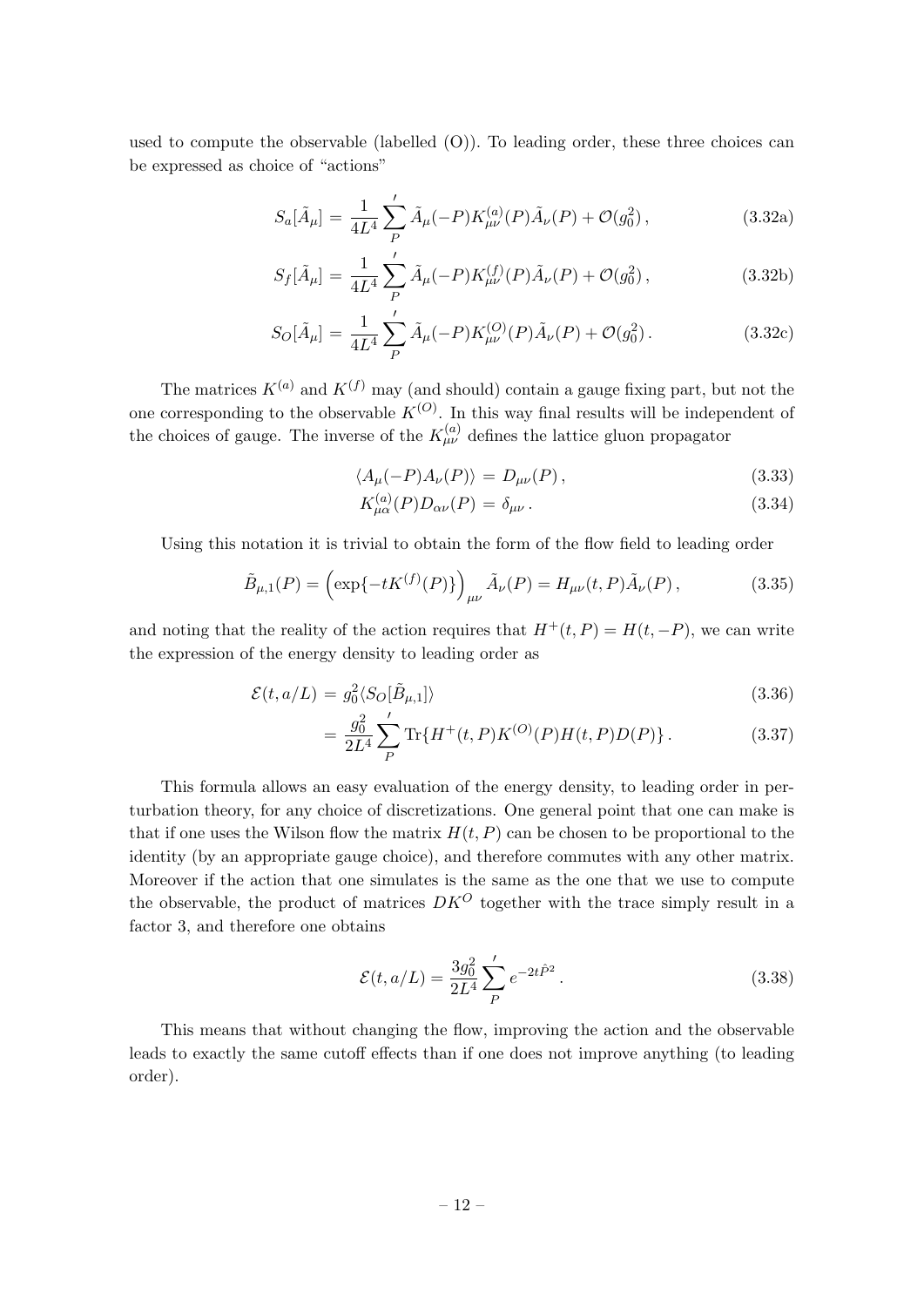#### <span id="page-13-0"></span>3.3 Tests

In order to check the previous computations one can perform several consistency checks. First it is obvious that the continuum result (equation  $(3.15)$ ) is recovered from the lattice one (equation [\(3.31\)](#page-11-2)) if one takes the limit  $a/L \to 0$ . In the infinite volume limit boundary conditions are irrelevant, and therefore for  $L \to \infty$  one should recover the result of [\[14\]](#page-25-3) that reads

$$
\mathcal{E}^{(L=\infty)}(t) = \frac{3g_0^2(N^2 - 1)}{128\pi^2 t^2}.
$$
\n(3.39)

This result is reproduced from our expression equation [\(3.15\)](#page-9-3) by simply noting that

$$
P_{\mu} = \frac{2\pi}{L} \left( n_{\mu} + \frac{\tilde{n}_{\mu}}{N} \right), \qquad (3.40)
$$

and therefore

$$
\frac{1}{L^4} \sum_{P}^{\prime} \xrightarrow[L \to \infty]{} \frac{1}{(2\pi)^4} \sum_{\tilde{p}_i}^{\prime} \int_{-\infty}^{\infty} d^4 P \,. \tag{3.41}
$$

Finally recalling that there are  $N^2-1$  terms in the sum over  $\tilde{p}_i$  (the term  $\tilde{p}_i = 0$  is explicitly excluded) one obtains

$$
\mathcal{E}(t) \xrightarrow[L \to \infty]{} \frac{3g_0^2}{32\pi^4} \sum_{\tilde{p}_i}^{\prime} \int_{-\infty}^{\infty} d^4 P e^{-2P^2 t} = \frac{3g_0^2(N^2 - 1)}{128\pi^2 t^2}.
$$
\n(3.42)

To check the lattice computations we have performed some dedicated pure gauge lattice simulations. We use the plaquette action of an  $SU(2)$  gauge theory in two different volumes  $L/a = 4^4$  and  $L/a = 6^4$ . We collect 10,000 measurements of  $\langle E^{cl}(t) \rangle$  for different values of t and  $\beta = 2/g_0^2 = 40, 80, 120, 200, 400, 560, 800, 960, 1120, 1280$ . In these large- $\beta$  simulations the measured  $\langle E^{\text{cl}}(t) \rangle$  should reproduce the perturbative expression (equation [\(3.31\)](#page-11-2)). Being more precise, we will study numerically the quantity

$$
R(g_0, t) = \frac{\langle E^{cl}(t) \rangle - \mathcal{E}^{cl}(t)}{\mathcal{E}^{cl}(t)}.
$$
\n(3.43)

We expect that  $R(g_0, t) = \mathcal{O}(g_0^2)$ , and therefore by fitting the data from the simulations to a linear behavior

$$
R(g_0, t) = m(t)g_0^2 + n(t)
$$
\n(3.44)

one should obtain an intercept  $n(t)$  compatible with zero within errors. Indeed this is the case, for different values of  $t$  and  $L$ , as the reader can check in table  $(1)$ . A couple of representative fits are shown in the figure [1.](#page-14-1)

#### <span id="page-13-1"></span>4 Running coupling definition

The computations of the previous section guarantee that

$$
t^{2}\langle E(t)\rangle = g_0^2 \left[\frac{3t^2}{2L^4} \sum_{P}^{\prime} e^{-2P^2 t}\right] + \mathcal{O}(g_0^4). \tag{4.1}
$$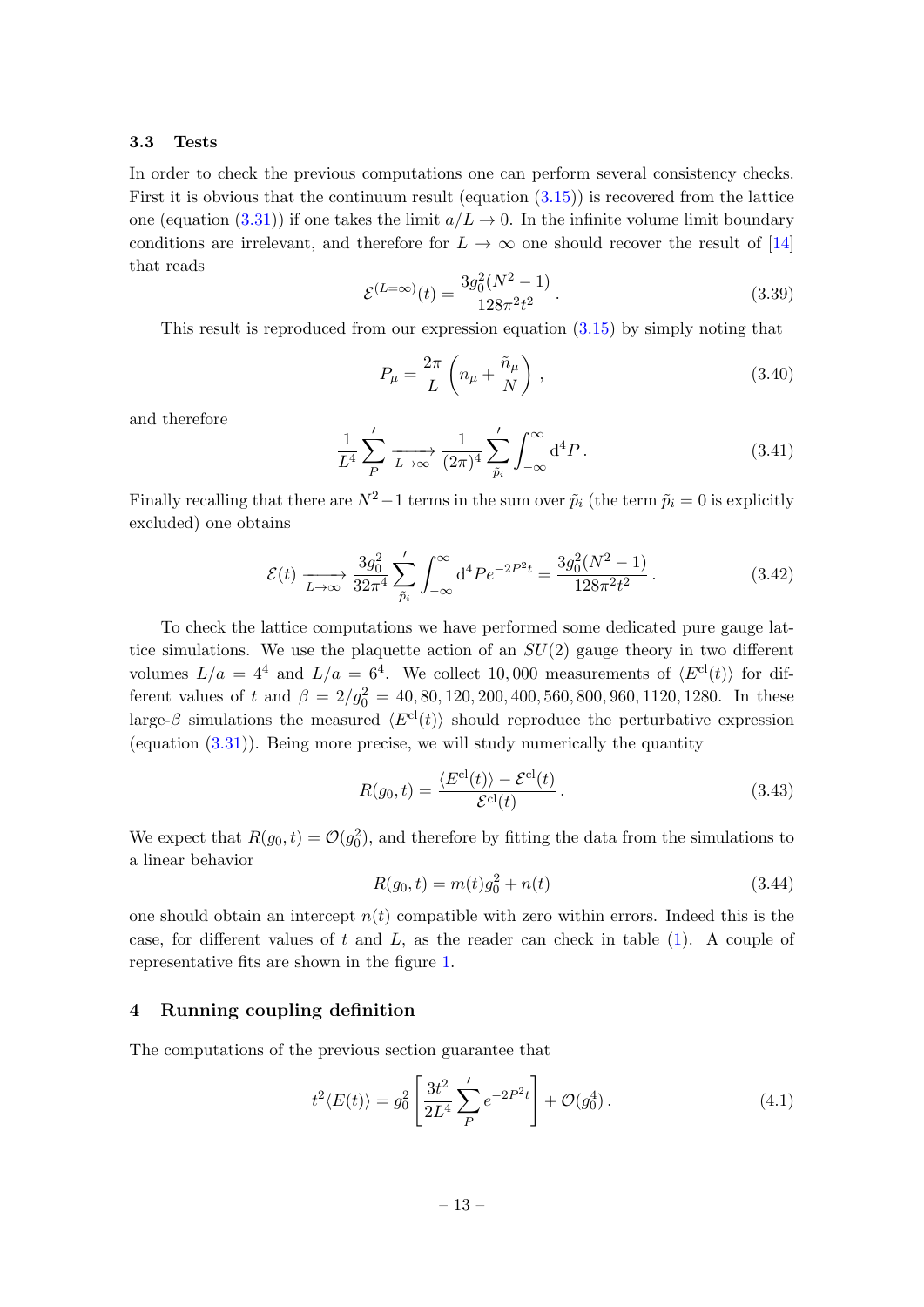<span id="page-14-0"></span>

|       |                                                                                                                                                                                                                                                                  |      | $\mathfrak{c}$ |      |      |
|-------|------------------------------------------------------------------------------------------------------------------------------------------------------------------------------------------------------------------------------------------------------------------|------|----------------|------|------|
|       | 0.30                                                                                                                                                                                                                                                             | 0.35 | $0.40\,$       | 0.45 | 0.50 |
|       | $\chi^2/\text{ndof}$   1.4 1.5<br>$4^4 \quad \mathcal{E}(t, a/L) \mid 1.37 \times 10^{-1} \quad 9.76 \times 10^{-2} \quad 6.58 \times 10^{-2} \quad 3.22 \times 10^{-2} \quad 2.53 \times 10^{-2}$<br>$n \times 10^4$ 2.5(4.7) 3.4(6.2) 4.8(8.1) 6.8(10) 9.5(12) |      | 1.6            | 1.7  | 1.7  |
| $6^4$ | $\chi^2/\text{ndof}$ 0.34 0.44<br>$\mathcal{E}(t, a/L)$ $\Big  3.78 \times 10^{-2}$ $2.20 \times 10^{-2}$ $1.39 \times 10^{-2}$ $7.82 \times 10^{-3}$ $5.45 \times 10^{-3}$<br>$n \times 10^4$   $-1.8(1.6)$ $-3.1(2.5)$ $-4.5(3.9)$ $-6.0(5.9)$ $-7.4(8.2)$     |      | 0.62           | 0.83 | 1.03 |

**Table 1:** Results of a linear fit of  $R(g_0, t)$  for different lattice sizes and different flow times t. In the table the flow time is parametrized by  $c = \frac{\sqrt{8t}}{L}$  $\frac{\sqrt{8t}}{L}$ . As one can observe all fits have a good fit quality and the intercept of the fit (given by n) is compatible with zero within errors.

<span id="page-14-1"></span>

**Figure 1:** Some representative fits to the large- $\beta$  simulations. The plots show the function  $R(g_0, t)$  at fixed  $t = c^2 L^2 / 8$  versus  $g_0^2$ .

On the other hand the properties of the gradient flow ensures that  $t^2 \langle E(t) \rangle$  is a renormalized observable defined at a scale  $\mu = 1/\sqrt{8t}$ . This suggests that one can use  $t^2 \langle E(t) \rangle$  for a nonperturbative coupling definition. Moreover if one keeps the product of the renormalization scale and the linear size of the box fixed (i.e.  $\mu L = 1/c = \text{constant}$ ) the coupling will depend on no scale other than the linear size of the box, and therefore will be ideal for finite size scaling.

In full glory our coupling definition reads

$$
g_{\text{TGF}}^2(L) = \mathcal{N}_T^{-1}(c)t^2 \langle E(t) \rangle \Big|_{t = c^2 L^2/8} \tag{4.2}
$$

where

$$
\mathcal{N}_T(c) = \frac{3c^4}{128} \sum_P' e^{-\frac{c^2 L^2}{4} P^2} = \frac{3c^4}{128} \sum_{n_\mu = -\infty}^{\infty} \sum_{\tilde{n}_i = 0}^{N-1'} e^{-\pi^2 c^2 (n^2 + \tilde{n}^2 / N^2 + 2\tilde{n}_i n_i / N)}.
$$
 (4.3)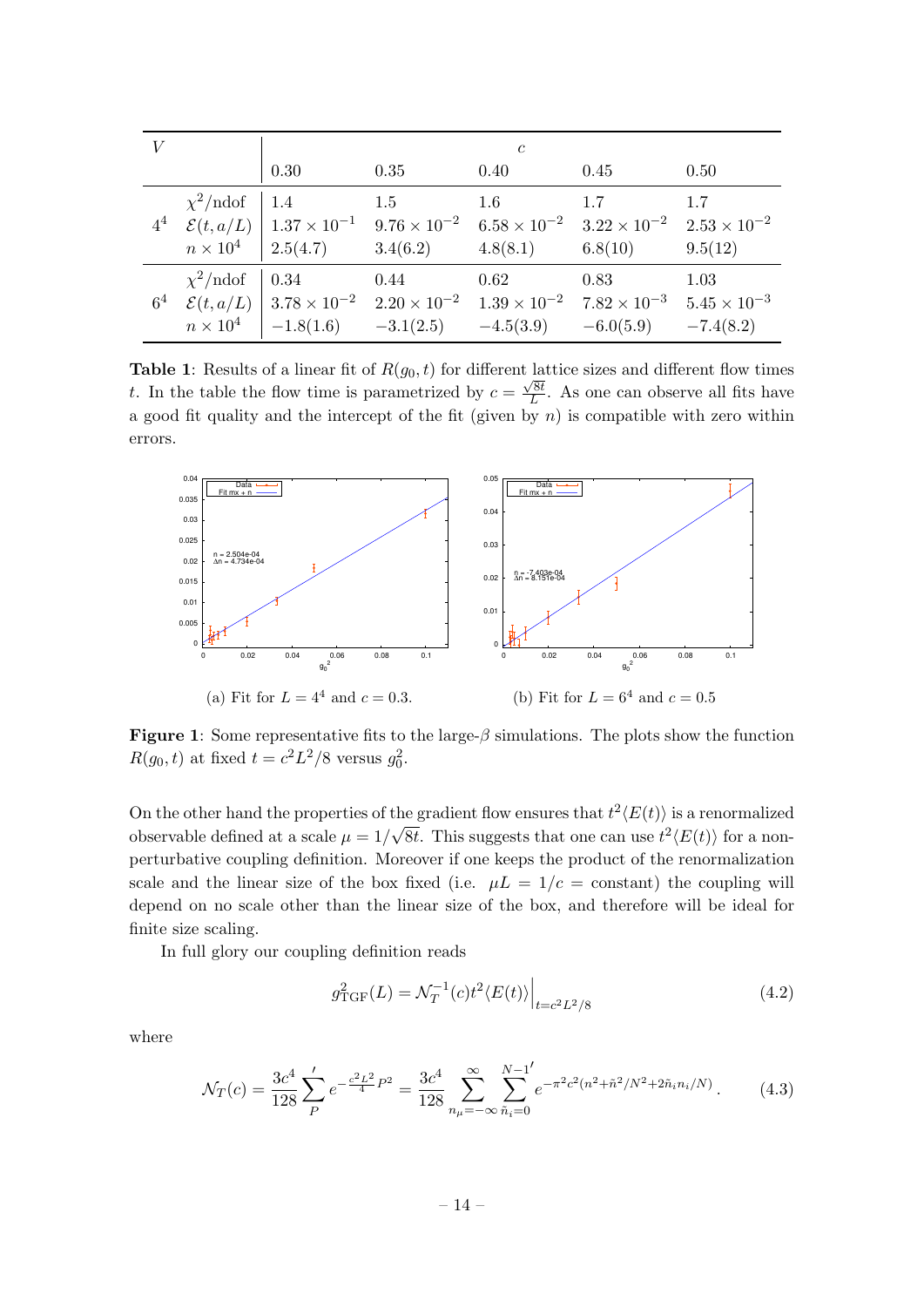This coupling has a perturbative expansion

$$
g_{\rm TGF}^2(L) = g_{\overline{\rm MS}}^2 + \mathcal{O}(g_{\overline{\rm MS}}^4)
$$
\n(4.4)

and a universal two loop  $\beta$ -function

$$
L\frac{\partial g_{\text{TGF}}^2}{\partial L} = -\frac{\beta_0}{16\pi^2} g_{\text{TGF}}^4 - \frac{\beta_1}{(16\pi^2)^2} g_{\text{TGF}}^6 + \mathcal{O}(g_{\text{TGF}}^8)
$$
(4.5)

where the universal coefficients, for the case of an  $SU(N)$  YM theory are given by

$$
\beta_0 = \frac{11N}{3}, \qquad \beta_1 = \frac{34N^2}{3}.
$$
\n(4.6)

We point out that the same coupling definition is valid if one includes any number of fermions in any representation, as soon as they are allowed by the twisted boundary conditions (more details in section [2.2\)](#page-6-0).

#### <span id="page-15-0"></span>4.1 Cutoff effects in the twisted running coupling

The comparison of the lattice and the continuum computations of  $\mathcal{E}(t)$  can give us an idea of the size of cutoff effects (to leading order in  $g_0^2$ ) of the twisted gradient flow coupling. We are going to study in detail the case of lattice simulations using the Wilson action, the Wilson flow, and the clover definition for the observable. If we define

$$
\hat{\mathcal{N}}_T(c, a/L) = \frac{c^4}{128} \sum_P' e^{-\frac{c^2 L^2}{4} \hat{P}^2} \frac{\hat{P}^2 C^2 - (\mathring{P}_\mu C_\mu)^2}{\hat{P}^2},\tag{4.7}
$$

the quantity

$$
Q(c, a/L) = \left| \frac{\hat{N}_T(c, a/L) - \mathcal{N}_T(c)}{\mathcal{N}_T(c)} \right|, \qquad (4.8)
$$

quantifies to leading order the size of cutoff effects as a function of the lattice size and the scheme parameter c. A global picture of cutoff effects for the groups  $SU(2)$  and  $SU(3)$  can be seen in the figure [2.](#page-16-1)

These figures may lead to the conclusion that a large value of  $c$  is optimal. But from the point of view of lattice simulations, it is known  $[19]$  that larger values of c lead to larger statistical errors when computing the coupling via lattice simulations. For the typical lattice sizes  $(L/a \sim 10-20)$  that one uses in step scaling studies the values  $c \in [0.3, 0.5]$ seem reasonable.

#### <span id="page-15-1"></span>4.2 Improved coupling definition

If one is computing  $t^2 \langle E(t) \rangle$  non-perturbatively via lattice simulations, and one is using the Wilson action, the Wilson flow and the clover observable for the evaluation of the energy density observable, one can alternatively define the coupling via

<span id="page-15-2"></span>
$$
g_T^2(L) = \hat{\mathcal{N}}_T^{-1}(c, a/L)t^2 \langle E(t) \rangle \Big|_{t=c^2L^2/8}.
$$
\n(4.9)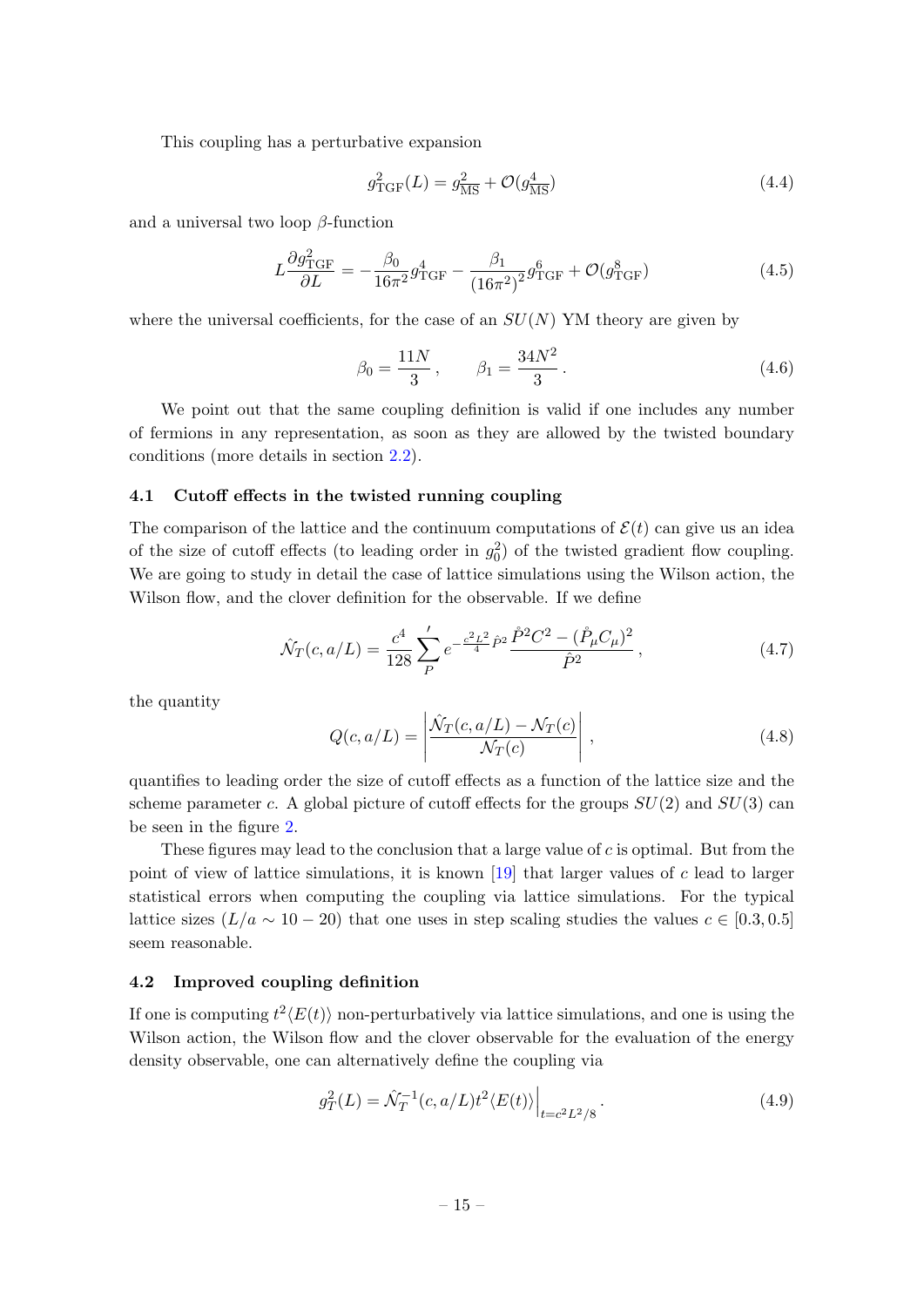<span id="page-16-1"></span>

Figure 2: Cutoff effects to leading order of perturbation theory in the twisted gradient flow coupling. As we see, for  $c \in [0.3 - 0.5]$  cutoff effects are below the 7% for an  $L/a = 8$ lattice.

This last coupling definition has the same properties, but one expects an improved scaling towards the continuum limit, since the leading order cutoff effects  $\propto g_0^2$  have been removed thanks to the lattice factor  $\hat{\mathcal{N}}_T(c, a/L)$ .

In a similar way, any choice of discretizations that define a coupling can be normalized with a factor computed on the lattice (cf. section [3.2.3\)](#page-11-0), leading to an improved scaling towards the continuum.

# <span id="page-16-0"></span>5  $SU(2)$  running coupling

In this section we will compute the running coupling in  $SU(2)$  pure gauge theory to test if the twisted coupling definition is applicable for step scaling studies.

We will first recall the general strategy, introduced in [\[3\]](#page-23-3), of the recursive procedure involved in the computation of the running coupling. The process starts with a nonperturbative coupling definition that depends on no scale other than the linear size of a finite-volume box. Of course in our case this role will be played by the twisted gradient flow coupling  $g_{\text{TGF}}^2(L)$ . The step scaling function tells us how much the coupling changes when the renormalization scale is changed by a factor s

$$
\sigma_s(g^2(L)) = g^2(sL). \tag{5.1}
$$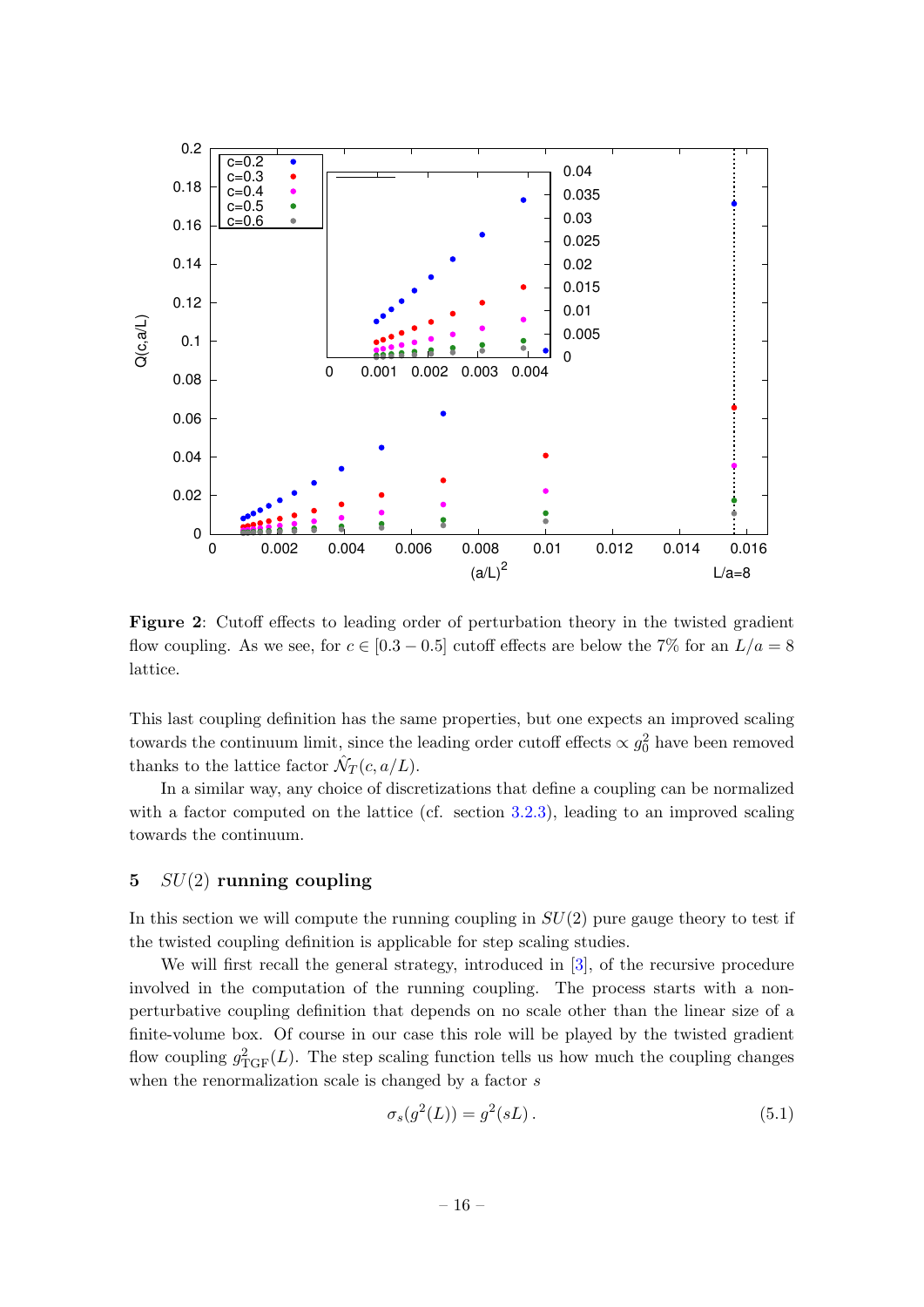Therefore it is a discrete version of the  $\beta$ -function. The value  $s = 1/2$  is a typical choice, and is the one we will use for now on, although the basic idea is the same for any other value. If one knows how much is the coupling at a renormalization scale that corresponds to a large volume (lets call it  $L_{\text{max}}$ ), and one knows the step scaling function, then one can obtain the value of the coupling at scales  $L_{\text{max}}/2^k$  for  $k = 1, 2, \ldots$ . Eventually, one will reach a very small box size (very large energy scale), where asymptotic freedom guarantees that one can safely make contact with perturbation theory.

To compute the step scaling function numerically one starts by measuring the coupling on some lattice of size  $L/a$ . The step scaling function is easily obtained by simply measuring the coupling on a lattice half as big  $(L/(2a))$  while keeping the rest of the bare parameters constant. The step scaling function computed in this naive way will carry an implicit dependence of the lattice spacing (the cutoff), and therefore defines a lattice step scaling function

$$
\Sigma(g^2(L), a/L). \tag{5.2}
$$

In order to obtain the continuum step scaling function  $\sigma(g^2(L))$ , one simulates several pairs of lattices and takes a continuum limit:

$$
\sigma(u) = \lim_{a/L \to 0} \Sigma(u, a/L). \tag{5.3}
$$

# <span id="page-17-0"></span>5.1 Numerical computation of the step scaling function and running coupling

#### <span id="page-17-1"></span>5.1.1 Simulation details

We will simulate  $SU(2)$  YM theory using the Wilson action

$$
S = \frac{\beta}{4} \sum_{\mathbf{p}} \text{Tr} \left\{ 1 - U_{\mathbf{p}} \right\} \tag{5.4}
$$

where the sum runs over all oriented plaquettes. We simulate lattices of size  $L/a =$ 20, 24, 30, 36, and in order to compute the step scaling function also lattices of half this size  $(L/a = 10, 12, 15, 18)$ . The range of values of  $\beta$  (between 2.75 and 12.0) translate to renormalized couplings  $g_{\text{TGF}}^2(L)$  between 7.5 and 0.6 (for  $c = 0.3$ ), enough to cover both the non-perturbative and perturbative regions of the theory. Appendix [A](#page-23-0) collects the values of the  $g_{\text{TGF}}^2(L)$  of our simulations.

We will use a combination of heatbath  $[33-35]$  $[33-35]$  and overrelaxation  $[36]$  as suggested in [\[37\]](#page-26-4). In particular we choose to do one heatbath sweep followed by  $L/a$  overrelaxation sweeps. Since measuring the coupling (i.e. integrating the flow equations) is numerically more expensive than the Monte Carlo updates, we repeat this process 50 times between measurements.

In total we collect 2048 measurements of the coupling for each lattice size, each value of β, and several values of  $c \in [0.3, 0.5]$ . These measurements are collected in  $N_r$  parallel runs (replica) of length  $N_{MC}$  each so that  $N_r \times N_{MC} = 2048$ . We check that there are no autocorrelation between measurements (i.e.  $\tau_{\text{int}} = 0.5$  within errors), even for our larger lattices and larger values of c. We conclude that we can safely consider the measurements independent.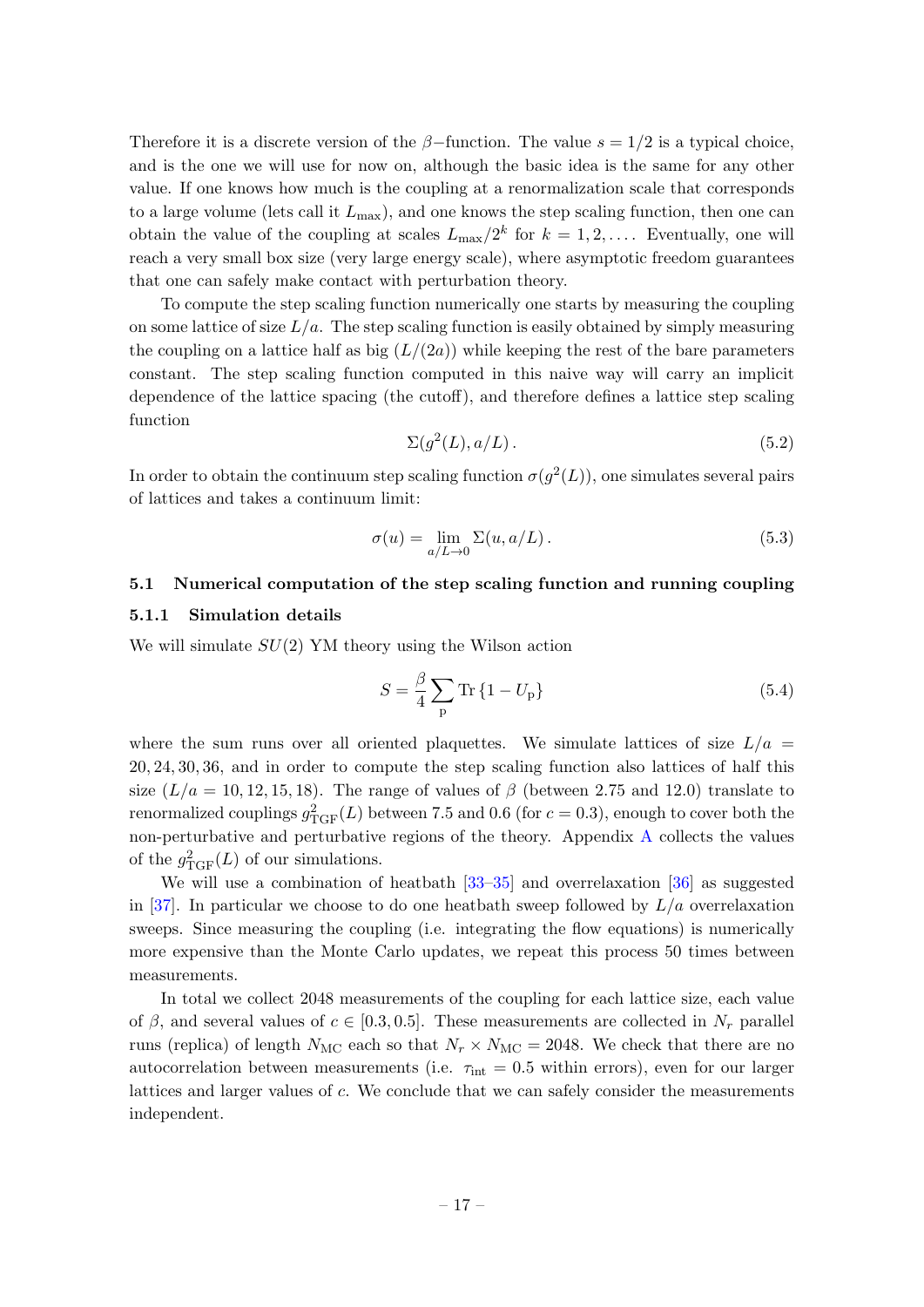The Wilson flow equations are integrated using the adaptive step size integrator described in appendix D of [\[19\]](#page-25-8). With this scheme we make sure that the integration error in each step is not larger than  $10^{-6}$ .

#### <span id="page-18-0"></span>5.1.2 Data analysis

For each  $L/a$  we have computed the value of the twisted gradient flow coupling at different values of  $\beta$  (we call it  $g_{\text{TGF}}^2(\beta; L/a)$ ). These data are fitted to a Padé-like ansatz

<span id="page-18-2"></span>
$$
g_{\text{TGF}}^2(\beta; L/a) = \frac{4}{\beta} \quad \frac{\sum_{n=0}^{M-1} a_n \beta^n + \beta^M}{\sum_{n=0}^{M-1} b_n \beta^n + \beta^M}.
$$
 (5.5)

This fit imposes the one-loop constraint to the data (i.e.  $g_{\text{TGF}}^2(\beta; L/a) \rightarrow 4/\beta$  at large  $\beta$ ), and has a total of 2M free fit parameters.

Alternatively, and to estimate the dependence of our results on the choice of functional form used to fit the data, we use a different Padé inspired functional form

<span id="page-18-3"></span>
$$
g_{\text{TGF}}^2(\beta; L/a) = \frac{4}{\beta} \quad \frac{1}{1 + \sum_{n=1}^M c_n / \beta^n},\tag{5.6}
$$

that also ensures the correct one-loop behavior at large  $\beta$ .

We obtain good fits  $(\chi^2/\text{ndof} \sim 0.6 - 1.9)$  with  $M = 2$  when using the functional form of Eq. [5.5](#page-18-2) to fit the lattice data (i.e. 4 fitting parameters). When using the functional form of Eq[.5.6](#page-18-3) we need  $M = 4$  to accurately describe the data on the small lattices  $(L/a = 10, 12)$ and  $M = 6$  for the larger ones  $(L/a = 15, 18, 20, 24, 30, 36)$ . It is important to stress that the data are statistically uncorrelated, since they correspond to different simulations.

In the figures [3](#page-19-1) we show a couple of these fits. Our worst fit corresponds to the  $L/a = 24$  lattice and the Pade fit gives a  $\chi^2/\text{ndof} = 1.69$ , while the Taylor fit results in a fit quality of  $\chi^2/\text{ndof} = 1.9$ . We see how in this case the two different functional forms interpolate differently between the data, giving us confidence that if one estimates the error of the interpolation using both functional forms, one will be on the safe side<sup>[2](#page-18-4)</sup>.

We use resampling methods to propagate errors by using 4000 bootstrap samples. All fitting parameters derived from our original data are computed for each bootstrap sample. Interpolation points are computed for each bootstrap sample and each functional form. The final error of the interpolated point is computed using *both* functional forms and all bootstrap samples, and therefore takes into account not only the statistical uncertainty, but also the systematic effect due to the dependence of the interpolating functional form.

#### <span id="page-18-1"></span>5.1.3 Step scaling function

We will first show the continuum extrapolations of the step scaling function  $\Sigma(u, a/L)$  at some representative values of  $u = 7.5, 3.75, 1.5$ . Figure [4](#page-20-0) shows that these extrapolations are mild. We have used the value  $c = 0.3$  that gives a precision in the data for the renormalized coupling between 0.15% and 0.25%.

<span id="page-18-4"></span><sup>&</sup>lt;sup>2</sup>We point that probably a more sophisticated analysis technique (or simply, simulating an additional lattice to avoid having large gaps in the data), might result in a more precise result.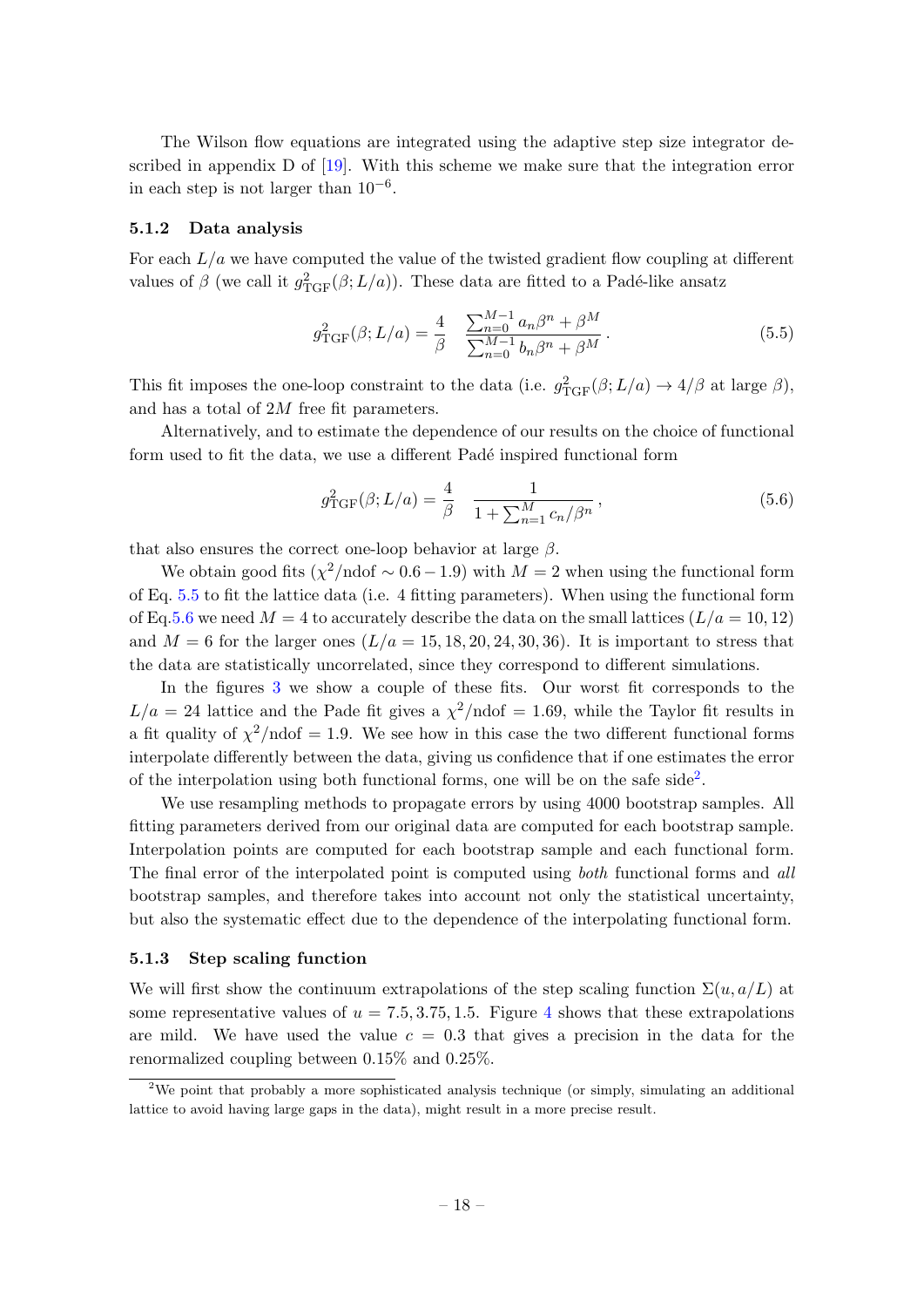<span id="page-19-1"></span>

Figure 3: Some examples of our fits to interpolate the values of the renormalized coupling for different values of  $\beta$ . (a): Our worst fits corresponds to the  $L/a = 24$ . As we can see there is a difference between the different interpolating functions between the data points. We stress that this systematic effects is taken into account in our analysis by using both functional forms to estimate the error of the interpolations (see the text for more details). (b): Fits to the data of the  $L/a = 36$  lattice. As we can see, in this case both interpolating functions agree within errors, although the polynomial fits tends to have larger errors.

One of the advantages of the use of the twisted boundary conditions is the absence of  $\mathcal{O}(a)$  cutoff effects, that are present for example in the Schrödinger functional due to boundary effects. Here the invariance under translations guarantee that the continuum limit can be safely taken by a linear extrapolation in  $(a/L)^2$ .

#### <span id="page-19-0"></span>5.1.4 Running coupling

As a final application, we will compute the running coupling. We will fix the scheme by setting  $c = 0.3$ . We start our recursion in a volume  $L_{\text{max}}$  defined by the condition

$$
g_{\text{TGF}}^2(L_{\text{max}})\Big|_{c=0.3} = 7.5\,. \tag{5.7}
$$

The lattice step scaling function and its continuum limit is computed as described in the previous sections. As figure [4](#page-20-0) shows, the extrapolations towards the continuum are rather flat. The continuum limit values are used to further compute the values of the step scaling function at larger renormalization scales (smaller volumes), up to  $L_{\text{min}} = L_{\text{max}}/2^{26}$ , where  $g_{\text{TGF}}^2(L_{\text{min}})|_{c=0.3} = 0.5324(84).$ 

Since the same functional form (fitting parameters) are used recursively to compute the values of the coupling at different scales, one has to propagate errors taking into account the correlations correctly. This is done in the spirit of the resampling methods in the most naive way: one uses as input for the coupling at a scale L all the bootstrap samples of the coupling from the scale 2L. We recall here that these bootstrap samples carry the information not only of the statistical uncertainties, but also of the dependence of our results on the functional form chosen to fit the data. Our results have carefully taken into account the two sources of systematic uncertainty: the continuum extrapolation and the choice of fitting function for our lattice data.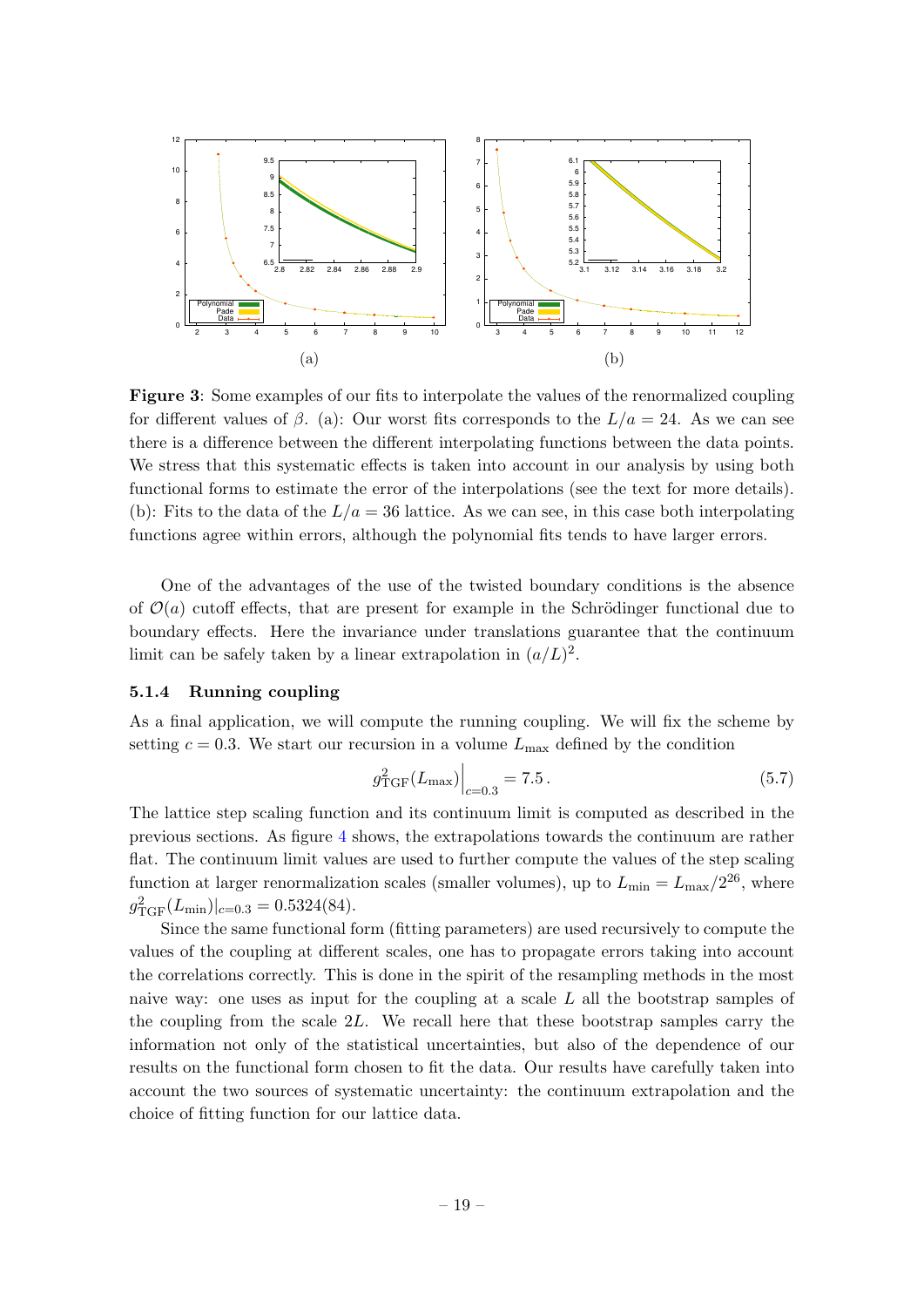<span id="page-20-0"></span>

Figure 4: Examples of the continuum extrapolation of the step scaling function. The three figures corresponds (from top to bottom) to the values  $u = 7.5, 3.75, 1.5$ . We recall that we use a scale factor  $s = 1/2$ , and the scheme is defined by the parameter  $c = 0.3$ .

Figure [5](#page-21-0) shows the running of the coupling from the low energies to the high energies, over a factor  $2^{26}$  $2^{26}$  change in scale, while table 2 contains the numerical values of the coupling at different renormalization scales. The fact that the absolute error in the renormalized coupling tends to be constant a large energies (small volumes), is a consequence of the error propagation, that dominates for large energies the error budget.

As a further consistency test, we have repeated the full running of the coupling using as scale factor to define the step scaling function  $s = 2$  (i.e. we run from high to low energies), obtaining consistent results.

The  $\Lambda$  parameter can be extracted, in units of  $L_{\text{max}}$  via

$$
\Lambda = \mu(\beta_0 g^2(\mu))^{-\beta_1/2\beta_0^2} e^{-1/2\beta_0 g^2(\mu)} e^{-\int_0^{g^2(\mu)} \left\{ \frac{1}{\beta(x)} + \frac{1}{\beta_0 x^3} - \frac{\beta_1}{\beta_0^2 x} \right\}},
$$
(5.8)

using that  $\mu = 1/cL$ . The previous formula is exact, but the last exponential is essentially unknown analytically. Nevertheless if one uses a value of  $g_{TGF}^2(L)$  where the difference between the two loop and the non-perturbative results are negligible, the effect of the last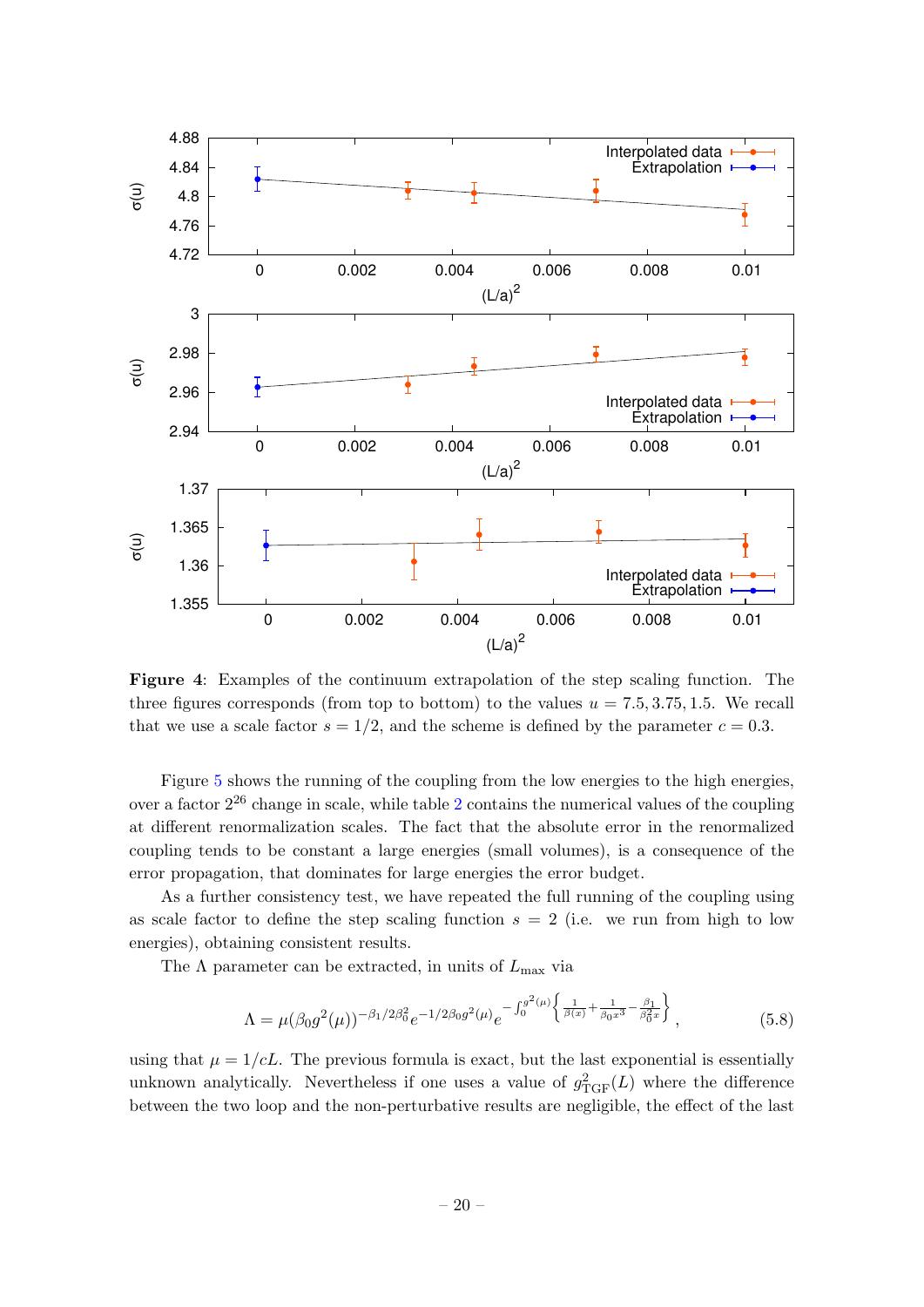<span id="page-21-0"></span>

**Figure 5:**  $g_{\text{TGF}}^2(L)$  as a function of the renormalization scale  $\log(L/L_{\text{min}})$ , and a comparison with the two loop perturbative prediction. Errors are plotted, but compatible with the size of the points.

<span id="page-21-1"></span>

| $L = L_{\text{max}}/2^k   k = 0$<br>$g_{\rm TGF}^2(L)$   7.5                           |                   | $k=1$<br>4.824(17) | $k=2$<br>3.581(15)   | $k=3$<br>2.858(12)   | $k=4$<br>2.383(10)              | $k=5$<br>2.0464(95)  |
|----------------------------------------------------------------------------------------|-------------------|--------------------|----------------------|----------------------|---------------------------------|----------------------|
| $L = L_{\text{max}}/2^k   k = 6$ $k = 7$ $k = 8$<br>$g_{\text{TGF}}^2(L)$   1.7949(94) |                   | 1.5995(94)         | 1.4432(93)           | $k=9$<br>1.3153(92)  | $k=10$<br>1.2085(90)            | $k=11$<br>1.1181(89) |
| $L = L_{\text{max}}/2^k \mid k = 12$ $k = 13$<br>$g_{\rm TGF}^2(L)$   1.0405(87)       |                   | 0.9732(86)         | $k=14$<br>0.9143(84) | $k=15$<br>0.8621(83) | $k=16$<br>0.8158(83)            | $k=17$<br>0.7742(82) |
| $L = L_{\text{max}}/2^k \mid k = 18$ $k = 19$<br>$g_{\rm TGF}^2(L)$   0.7368(82)       |                   | 0.7028(82)         | $k=20$<br>0.6720(82) | $k=21$<br>0.6437(82) | $k = 22$ $k = 23$<br>0.6178(82) | 0.5939(83)           |
| $L = L_{\text{max}}/2^k \mid k = 24$ $k = 25$<br>$g_{\mathrm{TGF}}^{2}(L)$             | $\mid 0.5718(83)$ | 0.5514(84)         | $k=26$<br>0.5324(84) |                      |                                 |                      |

Table 2: Values of the renormalized twisted gradient flow coupling as a funtion of the renormalization scale  $\mu = 1/cL$  for  $c = 0.3$ . The final error at large scales (small volumes) is dominated by the error propagation.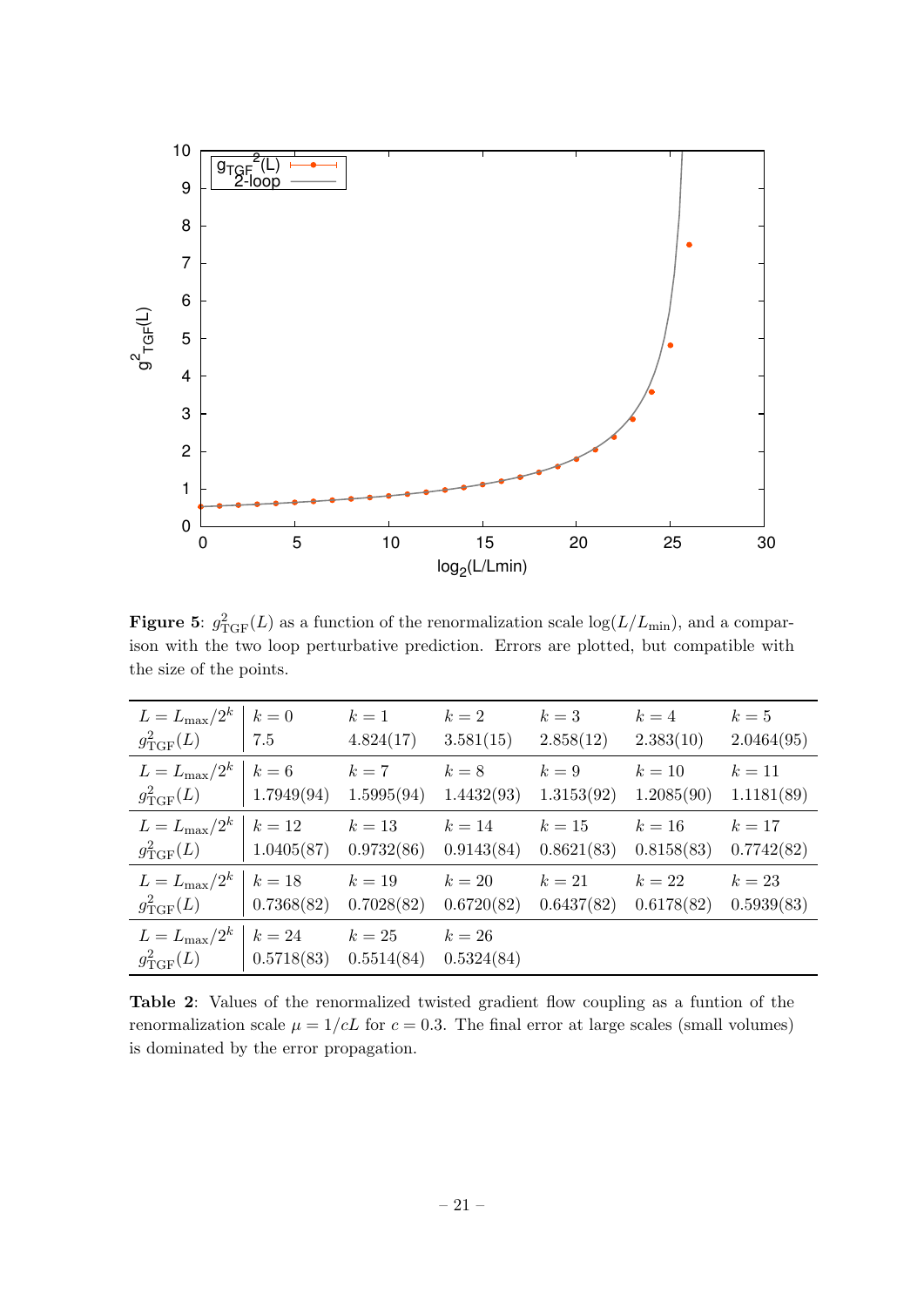exponential is also negligible. Of course this is more certain the smaller the coupling, but since the relative error of the coupling grows as the coupling decreases, this would translate in a larger error for the  $\Lambda$  parameter. Below we quote a couple of values as example.

$$
\Lambda L_{\text{max}} = 1.509(44) \quad (\textcircled{g}_{TGF}^2(L) = 1.7949(94)),
$$
  

$$
\Lambda L_{\text{max}} = 1.57(13) \quad (\textcircled{g}_{TGF}^2(L) = 1.0405(87)).
$$

We want to end this section with a small comment on the use of different values of c. The main point has already been raised in  $[19]$ : the larger the value of c, the larger the (relative) statistical error of the coupling, but the scaling towards the continuum seems better. This general behavior is consistent with the leading order in perturbation theory as we have seen. We will simply say that the relative error in the raw data increases with c, and roughly one can say that for  $c = 0.4$  the relative error is two times larger than for  $c = 0.3$ , while for  $c = 0.5$  the error is three times larger. This statement seem to hold true independently of the volume (i.e. of the value of  $g_{TGF}^2$ ).

#### <span id="page-22-0"></span>6 Conclusions

In this work we have studied the YM gradient flow for fields obeying twisted boundary conditions on a 4D torus. The energy density of the flow field at positive flow time is used to define a non-perturbative coupling at a scale given by the flow time. Moreover one can make the flow time scale with the finite size of the box. In this way one obtains a coupling that depends only on a scale given by the size of the torus, and the usual techniques of step scaling can be applied.

The perturbative behavior of the energy density of the flow field is computed to leading order both in the lattice and in the continuum. This allows us to estimate the size of cutoff effects of the coupling to leading order in perturbation theory. Results are consistent with other definitions of the running coupling using the gradient flow. Cutoff effects are mild.

In order to state the validity of this coupling definition beyond perturbation theory we have performed a numerical study in pure gauge  $SU(2)$ . We have computed the running of the coupling from the very perturbative regime  $g^2 \sim 0.5$  to the non perturbative one  $g^2 \sim 7.5$ , over a change by a factor  $2^{26}$  in scale. We have used lattices of sizes  $L/a = 10-36$ . The statistical precision that one can achieve with this coupling definition is very high: 2048 independent measurements are enough to achieve a sub-percent precision  $(0.15 - 0.25\%)$ . This precision is roughly independent of the physical volume, the value of the coupling or the lattice size. We have also shown that the continuum extrapolations of the step scaling function are rather flat. Moreover we have shown that this techniques can be used to reliably extract the  $\Lambda$  parameter.

The same coupling definition can be used if fermions are coupled to the gauge field. But the consistency of the twisted boundary conditions imposes a constraint on the number of fermions in the fundamental representation that we can use. In particular, what arguably is the most interesting application of these techiniques, namely the coupling constant of QCD (gauge group  $SU(3)$  with  $N_f = 4$  fermions in the fundamental representation) can not be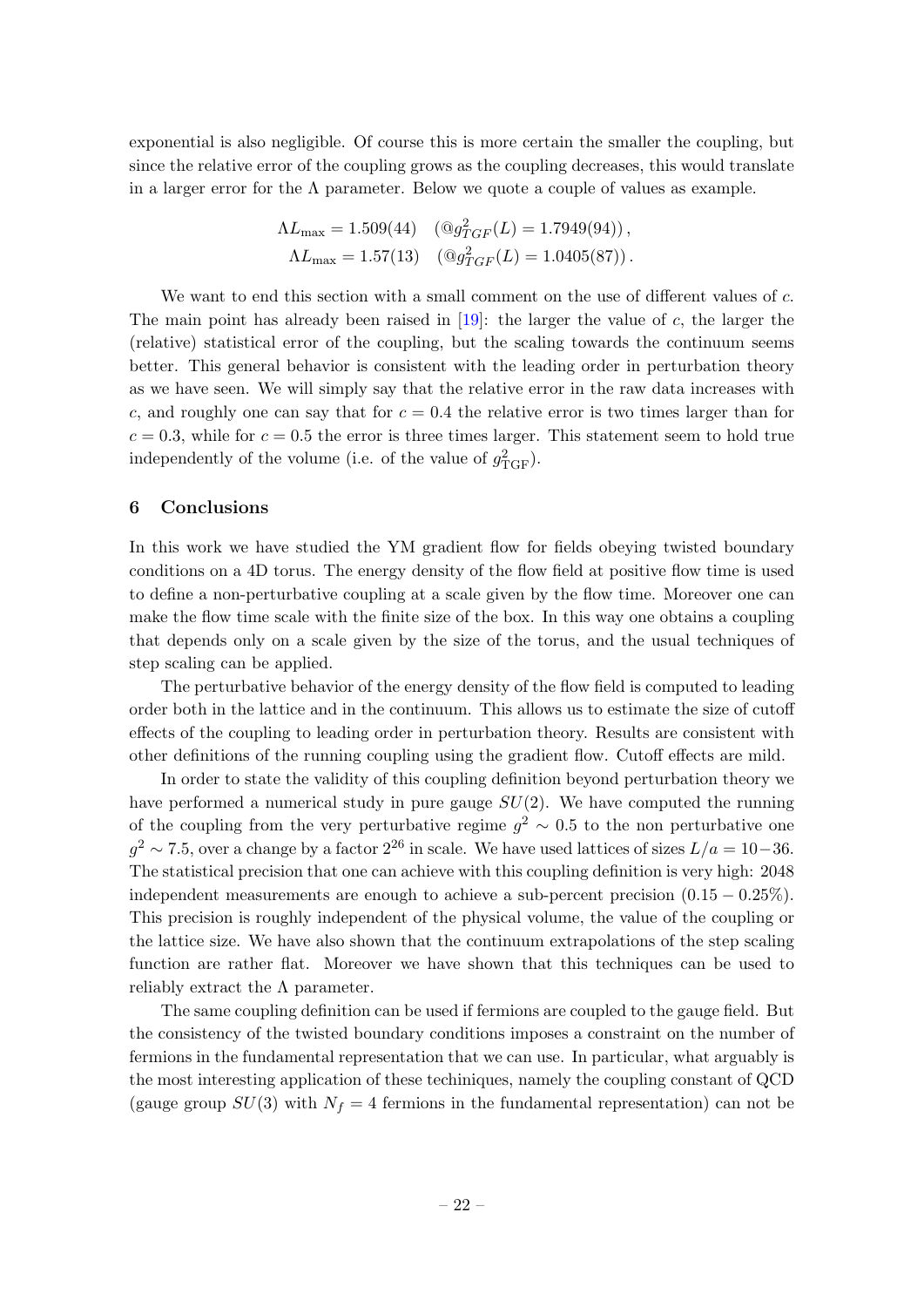attacked with this method. Nevertheless there are many applications of this work. On one hand  $N_f = 3$  flavour of quarks in the fundamental representation is already interesting for the strong interations. But it is probably in the context of conformal theories and physics beyond the standard model, with models like  $SU(3)$  with  $N_f = 12$  fermions in the fundamental representation, or with adjoint fermions, where the nice properties of this coupling definition (automatic  $\mathcal{O}(a)$  improvement, analyticity and high statistical precision) can have a higher impact. In particular the setup with twisted boundary conditions have already been used for step scaling studies in the TPL scheme [\[38,](#page-26-5) [39\]](#page-26-6). In this particular case the use of the gradient flow observable will lead to more precise results, as we have already seen in some preliminary results in the last lattice conference [\[40\]](#page-26-7). One can also consider the application of the same ideas to other choices of twisted boundary conditions. This is specially interesting in the context of reduced models, as we have also seen recently [\[41\]](#page-26-8).

### Acknowledgments

This work has a large debt with M. García Perez and A. González-Arroyo for sharing some of their results and notes before publication and for the many illuminating discussions. The help and advice of R. Sommer and U. Wolff was invaluable in many of the steps of this work.

I also want to thank my colleagues at DESY/HU, specially P. Korcyl, P. Fritzsch, S. Sint and R. Sommer for the very many interesting discussions and their careful reading of the manuscript. D. Lin was very kind reading and helping to improve a manuscript of this work.

# <span id="page-23-0"></span>A Raw values of  $g_{TGF}^2$

All the values quoted in this appendix are computed using Eq. [4.9.](#page-15-2) Simulations are performed as described in section [5.](#page-16-0)

#### References

- <span id="page-23-1"></span>[1] D. J. Gross and F. Wilczek, Ultraviolet behavior of non-abelian gauge theories, Phys. Rev. Lett. 30 (Jun, 1973) 1343–1346.
- <span id="page-23-2"></span>[2] H. D. Politzer, Reliable perturbative results for strong interactions?, Phys. Rev. Lett. 30 (Jun, 1973) 1346–1349.
- <span id="page-23-3"></span>[3] M. Lüscher, P. Weisz, and U. Wolff, A Numerical method to compute the running coupling in asymptotically free theories, Nucl.Phys. B359 (1991) 221–243.
- <span id="page-23-5"></span>[4] M. Lüscher, R. Narayanan, P. Weisz, and U. Wolff, The Schrödinger Functional: a renormalizable probe for non-abelian gauge theories, Nucl.Phys. B384 (1992) 168–228, [[hep-lat/9207009](http://xxx.lanl.gov/abs/hep-lat/9207009)].
- <span id="page-23-4"></span>[5] G. de Divitiis, R. Frezzotti, M. Guagnelli, and R. Petronzio, Non-perturbative determination of the running coupling constant in quenched  $SU(2)$ , Nucl. Phys. **B433** (1995) 390–402, [[hep-lat/9407028](http://xxx.lanl.gov/abs/hep-lat/9407028)].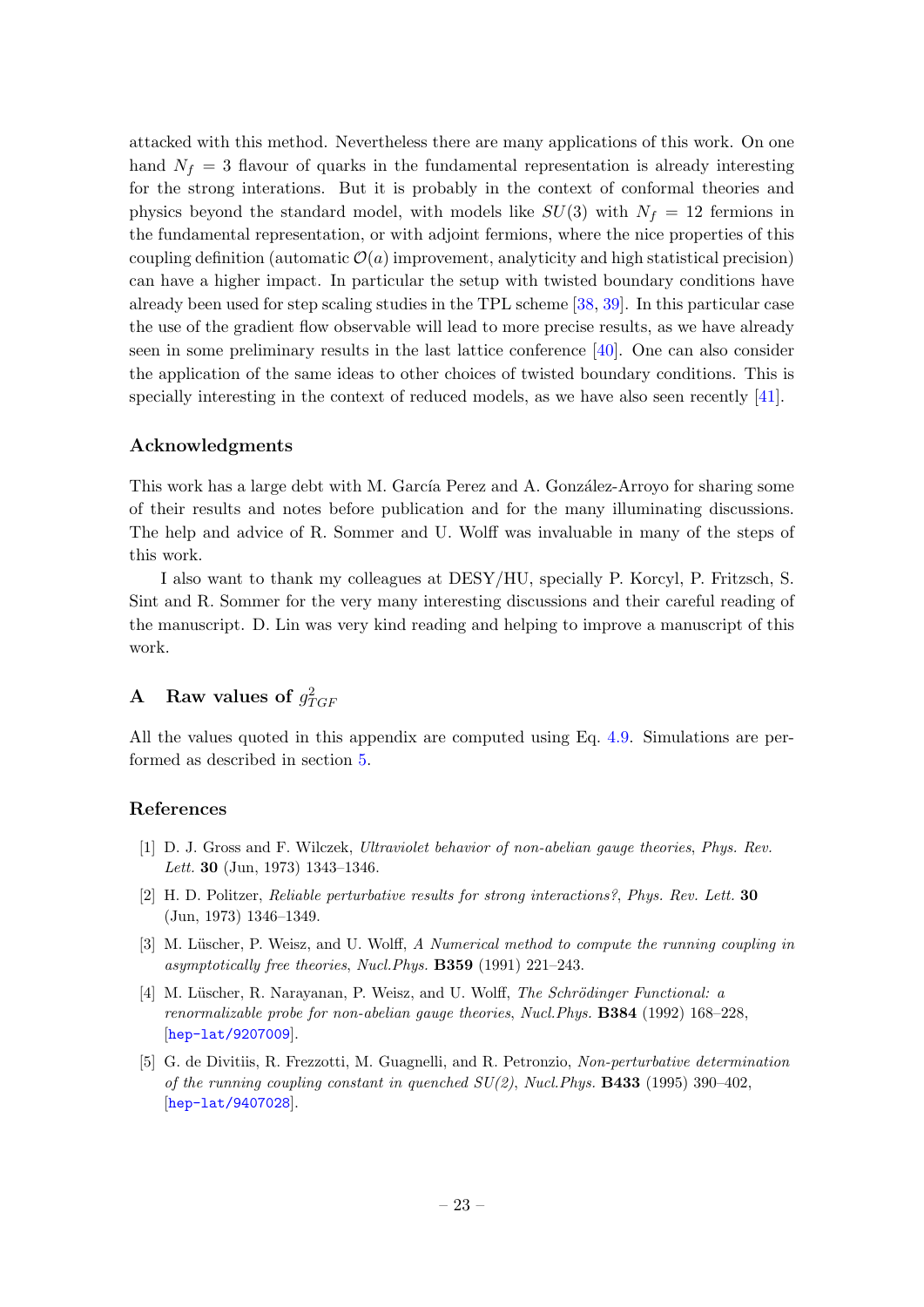| $\beta$ | 10          | 12          | 15          | 18          | L/a |
|---------|-------------|-------------|-------------|-------------|-----|
| 12.0    | 0.39194(60) | 0.39465(61) | 0.39813(62) | 0.39974(59) |     |
| 10.0    | 0.48769(76) | 0.49211(74) | 0.49688(76) | 0.49945(76) |     |
| 8.0     | 0.6455(10)  | 0.6517(10)  | 0.6605(10)  | 0.6693(10)  |     |
| $7.0\,$ | 0.7701(12)  | 0.7824(12)  | 0.7945(13)  | 0.8055(13)  |     |
| 6.0     | 0.9574(15)  | 0.9738(16)  | 0.9934(16)  | 1.0087(16)  |     |
| 5.0     | 1.2644(20)  | 1.2933(22)  | 1.3269(22)  | 1.3573(22)  |     |
| 4.0     | 1.8747(31)  | 1.9390(33)  | 2.0194(36)  | 2.0883(36)  |     |
| 3.75    | 2.1336(38)  | 2.2138(39)  | 2.3259(41)  | 2.4263(43)  |     |
| $3.5\,$ | 2.4910(44)  | 2.5971(47)  | 2.7584(52)  | 2.8999(53)  |     |
| 3.25    | 2.9803(55)  | 3.1476(59)  | 3.4002(66)  | 3.6192(70)  |     |
| $3.0\,$ | 3.7453(73)  | 4.0287(79)  | 4.4214(87)  | 4.8287(99)  |     |
| 2.75    | 5.119(11)   | 5.684(13)   | 6.622(16)   | 7.745(21)   |     |
|         |             |             |             |             |     |
| $\beta$ | 20          | 24          | 30          | 36          | L/a |
| 12.0    | 0.40162(60) |             | 0.40772(61) | 0.41078(63) |     |
| 10.0    | 0.50340(76) | 0.50786(77) | 0.51280(82) | 0.51809(85) |     |
| 8.0     | 0.6741(11)  | 0.6794(11)  | 0.6900(11)  | 0.6987(11)  |     |
| 7.0     | 0.8125(13)  | 0.8240(13)  | 0.8369(13)  | 0.8497(13)  |     |
| 6.0     | 1.0222(17)  | 1.0379(17)  | 1.0609(17)  | 1.0819(18)  |     |
| $5.0\,$ | 1.3767(23)  | 1.4091(23)  | 1.4562(25)  | 1.4968(25)  |     |
| 4.0     | 2.1439(39)  | 2.2260(41)  | 2.3453(42)  | 2.4465(43)  |     |
| 3.75    | 2.5047(47)  | 2.6107(48)  | 2.7636(52)  | 2.9277(54)  |     |
| $3.5\,$ | 3.0037(57)  | 3.1720(60)  | 3.4170(66)  | 3.6494(70)  |     |
| 3.25    | 3.7581(75)  | 4.0224(75)  | 4.4397(86)  | 4.8568(98)  |     |
| 3.0     | 5.088(11)   | 5.630(12)   | 6.573(16)   | 7.587(20)   |     |

**Table 3:** Raw values of  $g_{\text{TGF}}^2(\beta; L/a)$ .

- <span id="page-24-0"></span>[6] M. Luscher, R. Sommer, U. Wolff, and P. Weisz, Computation of the running coupling in the SU(2) Yang-Mills theory, Nucl.Phys. B389 (1993) 247–264, [[hep-lat/9207010](http://xxx.lanl.gov/abs/hep-lat/9207010)].
- [7] M. Lüscher, R. Sommer, P. Weisz, and U. Wolff, A precise determination of the running coupling in the  $SU(3)$  Yang-Mills theory, Nucl. Phys. **B413** (1994) 481-502, [[hep-lat/9309005](http://xxx.lanl.gov/abs/hep-lat/9309005)].
- [8] ALPHA Collaboration, M. Della Morte et al., Computation of the strong coupling in QCD with two dynamical flavors, Nucl. Phys. B713 (2005) 378-406, [[hep-lat/0411025](http://xxx.lanl.gov/abs/hep-lat/0411025)].
- <span id="page-24-1"></span>[9] ALPHA Collaboration, F. Tekin, R. Sommer, and U. Wolff, The running coupling of QCD with four flavors, Nucl.Phys. B840 (2010) 114–128, [[arXiv:1006.0672](http://xxx.lanl.gov/abs/1006.0672)].
- <span id="page-24-2"></span> $[10]$  S. Sint, On the Schrödinger functional in QCD, Nucl. Phys. **B421** (1994) 135–158, [[hep-lat/9312079](http://xxx.lanl.gov/abs/hep-lat/9312079)].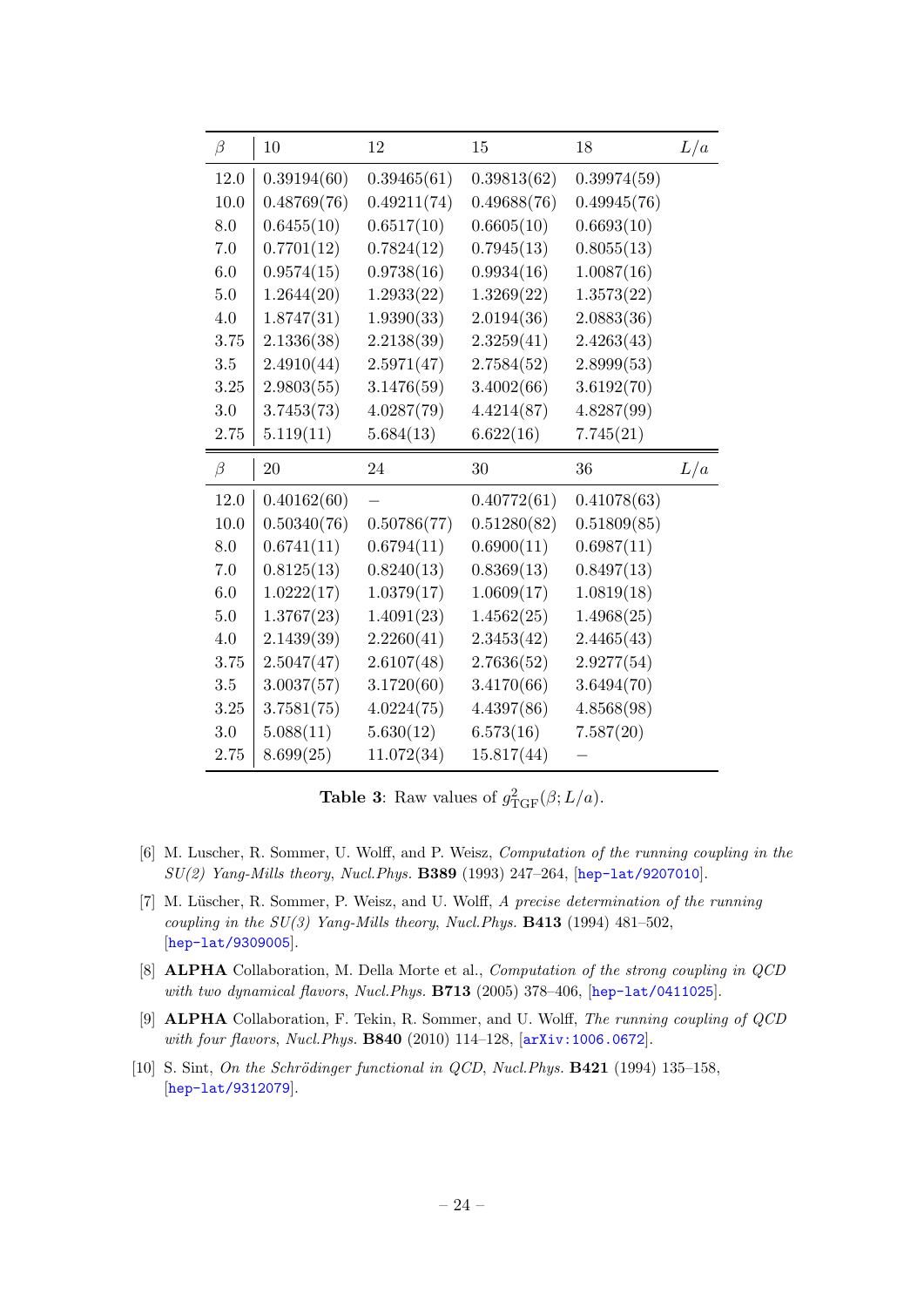- <span id="page-25-0"></span>[11] S. Sint, One loop renormalization of the QCD Schrödinger functional, Nucl. Phys. **B451** (1995) 416–444, [[hep-lat/9504005](http://xxx.lanl.gov/abs/hep-lat/9504005)].
- <span id="page-25-1"></span>[12] S. Sint, The Chirally rotated Schrödinger functional with Wilson fermions and automatic  $O(a)$  improvement, Nucl.Phys. B847 (2011) 491-531,  $[arXiv:1008.4857]$  $[arXiv:1008.4857]$  $[arXiv:1008.4857]$ .
- <span id="page-25-2"></span>[13] R. Frezzotti and G. Rossi, Chirally improving Wilson fermions. 1. O(a) improvement, JHEP 0408 (2004) 007, [[hep-lat/0306014](http://xxx.lanl.gov/abs/hep-lat/0306014)].
- <span id="page-25-3"></span>[14] M. Lüscher, Properties and uses of the Wilson flow in lattice QCD, JHEP 1008 (2010) 071, [[arXiv:1006.4518](http://xxx.lanl.gov/abs/1006.4518)].
- <span id="page-25-4"></span>[15] M. Lüscher and P. Weisz, *Perturbative analysis of the gradient flow in non-abelian gauge* theories, JHEP 1102 (2011) 051, [[arXiv:1101.0963](http://xxx.lanl.gov/abs/1101.0963)].
- <span id="page-25-5"></span>[16] Z. Fodor, K. Holland, J. Kuti, D. Nogradi, and C. H. Wong, The Yang-Mills gradient flow in finite volume, JHEP 1211 (2012) 007,  $\ar{xiv:1208.1051}$ .
- <span id="page-25-6"></span>[17] A. Gonzalez-Arroyo, J. Jurkiewicz, and C. Korthals-Altes, Ground state metamorphosis for Yang-Mills fields on a finite periodic lattice, .
- <span id="page-25-7"></span>[18] P. van Baal, Gauge theory in a finite volume, Acta Phys.Polon. B20 (1989) 295–312.
- <span id="page-25-8"></span>[19] P. Fritzsch and A. Ramos, The gradient flow coupling in the Schrdinger Functional, JHEP 1310 (2013) 008, [[arXiv:1301.4388](http://xxx.lanl.gov/abs/1301.4388)].
- <span id="page-25-9"></span>[20] ALPHA Collaboration, S. Schaefer, R. Sommer, and F. Virotta, Critical slowing down and error analysis in lattice QCD simulations, Nucl. Phys. B845 (2011) 93–119, [[arXiv:1009.5228](http://xxx.lanl.gov/abs/1009.5228)].
- <span id="page-25-10"></span>[21] M. Lüscher and S. Schaefer, Lattice QCD without topology barriers, JHEP  $1107$  (2011) 036,  $\vert$ [arXiv:1105.4749](http://xxx.lanl.gov/abs/1105.4749).
- <span id="page-25-11"></span>[22] P. Fritzsch, A. Ramos, and F. Stollenwerk, Critical slowing down and the gradient flow coupling in the Schrödinger functional, PoS Lattice 2013 (2013) 461,  $arXiv:1311.7304$ .
- <span id="page-25-12"></span>[23] M. Lscher, Step scaling and the Yang-Mills gradient flow, JHEP 1406 (2014) 105, [[arXiv:1404.5930](http://xxx.lanl.gov/abs/1404.5930)].
- <span id="page-25-13"></span>[24] M. Lüscher and S. Schaefer, Lattice QCD with open boundary conditions and twisted-mass reweighting, Comput.Phys.Commun. 184 (2013) 519–528, [[arXiv:1206.2809](http://xxx.lanl.gov/abs/1206.2809)].
- <span id="page-25-14"></span>[25] A. González-Arroyo, *Yang-Mills fields on the 4-dimensional Torus. Part I: Classical Theory*, World Scientific. Proceedings of the Peñiscola 1997 advanced school on non-perturbative quantum field physics (1998) Singapore, [[hep-th/9807108](http://xxx.lanl.gov/abs/hep-th/9807108)].
- <span id="page-25-15"></span>[26] M. García Pérez, A. González-Arroyo, and M. Okawa, Spatial volume dependence for  $2+1$ dimensional  $SU(N)$  Yang-Mills theory, JHEP 1309 (2013) 003,  $[\text{arXiv}:1307.5254]$ .
- <span id="page-25-16"></span>[27] G. 't Hooft, A property of electric and magnetic flux in nonabelian gauge theories, Nucl. Phys. B153 (1979) 141.
- <span id="page-25-17"></span>[28] M. Luscher and P. Weisz, Efficient Numerical Techniques for Perturbative Lattice Gauge Theory Computations, Nucl.Phys. B266 (1986) 309.
- <span id="page-25-18"></span>[29] G. Parisi, Prolegomena to any future computer evaluation of the QCD mass spectrum, Cargese Summer Inst. 1983:0531 (1984).
- <span id="page-25-19"></span>[30] R. Narayanan and H. Neuberger, Infinite N phase transitions in continuum Wilson loop operators, JHEP 0603 (2006) 064, [[hep-th/0601210](http://xxx.lanl.gov/abs/hep-th/0601210)].